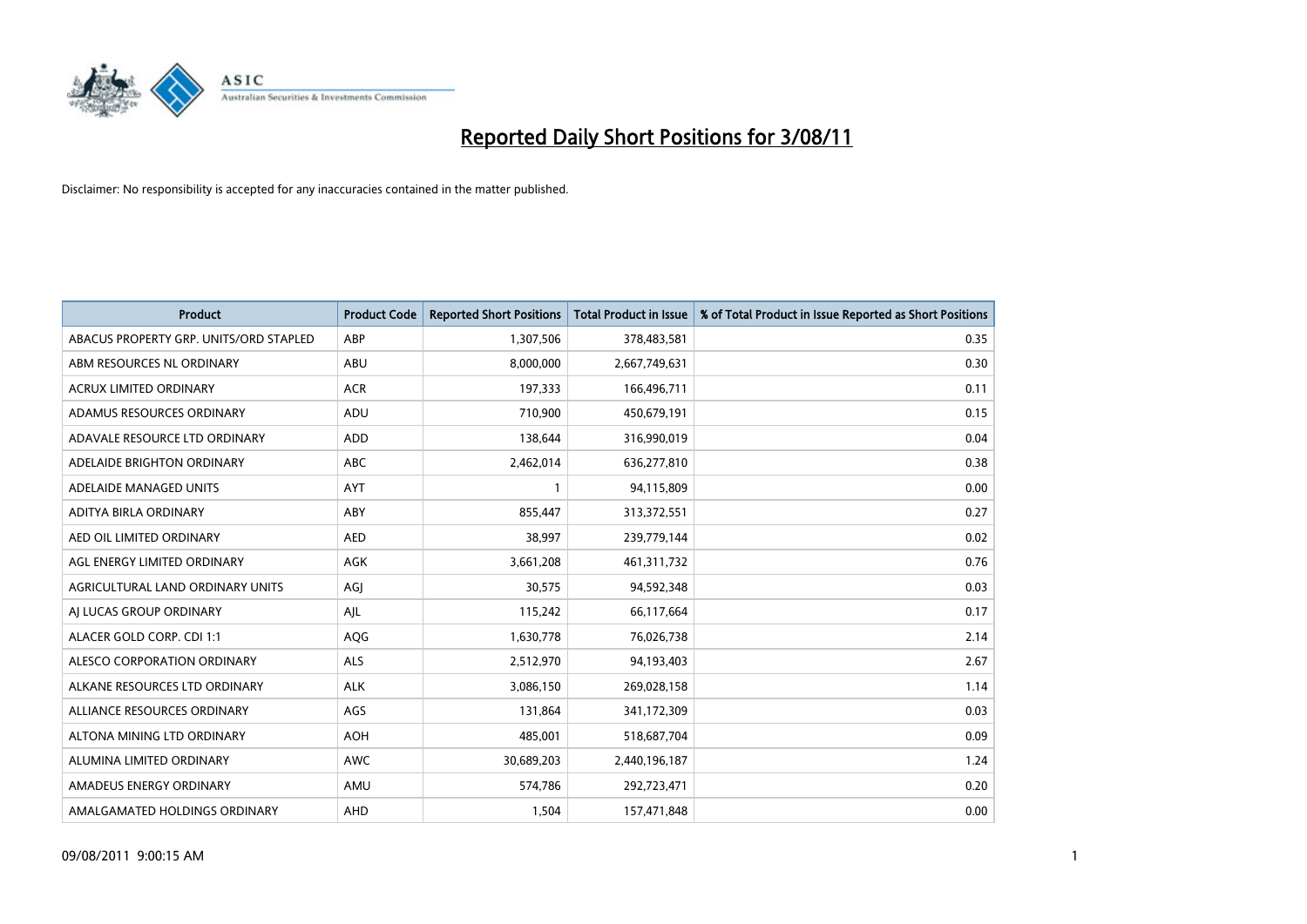

| <b>Product</b>                          | <b>Product Code</b> | <b>Reported Short Positions</b> | <b>Total Product in Issue</b> | % of Total Product in Issue Reported as Short Positions |
|-----------------------------------------|---------------------|---------------------------------|-------------------------------|---------------------------------------------------------|
| AMCOR LIMITED ORDINARY                  | <b>AMC</b>          | 9,718,091                       | 1,227,469,819                 | 0.79                                                    |
| AMP LIMITED ORDINARY                    | AMP                 | 8,769,465                       | 2,811,693,913                 | 0.30                                                    |
| AMPELLA MINING ORDINARY                 | <b>AMX</b>          | 733,066                         | 204,985,108                   | 0.36                                                    |
| ANSELL LIMITED ORDINARY                 | <b>ANN</b>          | 2,082,234                       | 133,011,550                   | 1.56                                                    |
| ANTARES ENERGY LTD ORDINARY             | <b>AZZ</b>          | 76,232                          | 268,479,139                   | 0.03                                                    |
| ANZ BANKING GRP LTD ORDINARY            | ANZ                 | 9,095,869                       | 2,628,882,899                 | 0.33                                                    |
| APA GROUP STAPLED SECURITIES            | <b>APA</b>          | 7,461,050                       | 634,116,029                   | 1.16                                                    |
| APEX MINERALS NL ORDINARY               | <b>AXM</b>          | 885,146                         | 5,550,243,713                 | 0.02                                                    |
| APN EUROPEAN RETAIL UNITS STAPLED SEC.  | <b>AEZ</b>          | 11,832                          | 544,910,660                   | 0.00                                                    |
| APN NEWS & MEDIA ORDINARY               | <b>APN</b>          | 21,834,815                      | 618,568,292                   | 3.51                                                    |
| AQUARIUS PLATINUM. ORDINARY             | <b>AQP</b>          | 4,736,463                       | 470,167,206                   | 0.99                                                    |
| AQUILA RESOURCES ORDINARY               | <b>AQA</b>          | 5,209,835                       | 374,368,499                   | 1.39                                                    |
| ARAFURA RESOURCE LTD ORDINARY           | <b>ARU</b>          | 6,009,589                       | 367,980,342                   | 1.62                                                    |
| ARB CORPORATION ORDINARY                | <b>ARP</b>          | 7.754                           | 72,481,302                    | 0.01                                                    |
| ARDENT LEISURE GROUP STAPLED SECURITIES | AAD                 | 815,251                         | 318,147,978                   | 0.26                                                    |
| ARISTOCRAT LEISURE ORDINARY             | <b>ALL</b>          | 31,634,768                      | 536,480,307                   | 5.90                                                    |
| ASCIANO LIMITED ORDINARY                | <b>AIO</b>          | 25,323,346                      | 2,926,103,883                 | 0.85                                                    |
| ASG GROUP LIMITED ORDINARY              | <b>ASZ</b>          | 143,142                         | 169,117,796                   | 0.08                                                    |
| ASPEN GROUP ORD/UNITS STAPLED           | <b>APZ</b>          | 1,225,970                       | 579,826,041                   | 0.22                                                    |
| ASPIRE MINING LTD ORDINARY              | <b>AKM</b>          | 190,290                         | 539,971,483                   | 0.04                                                    |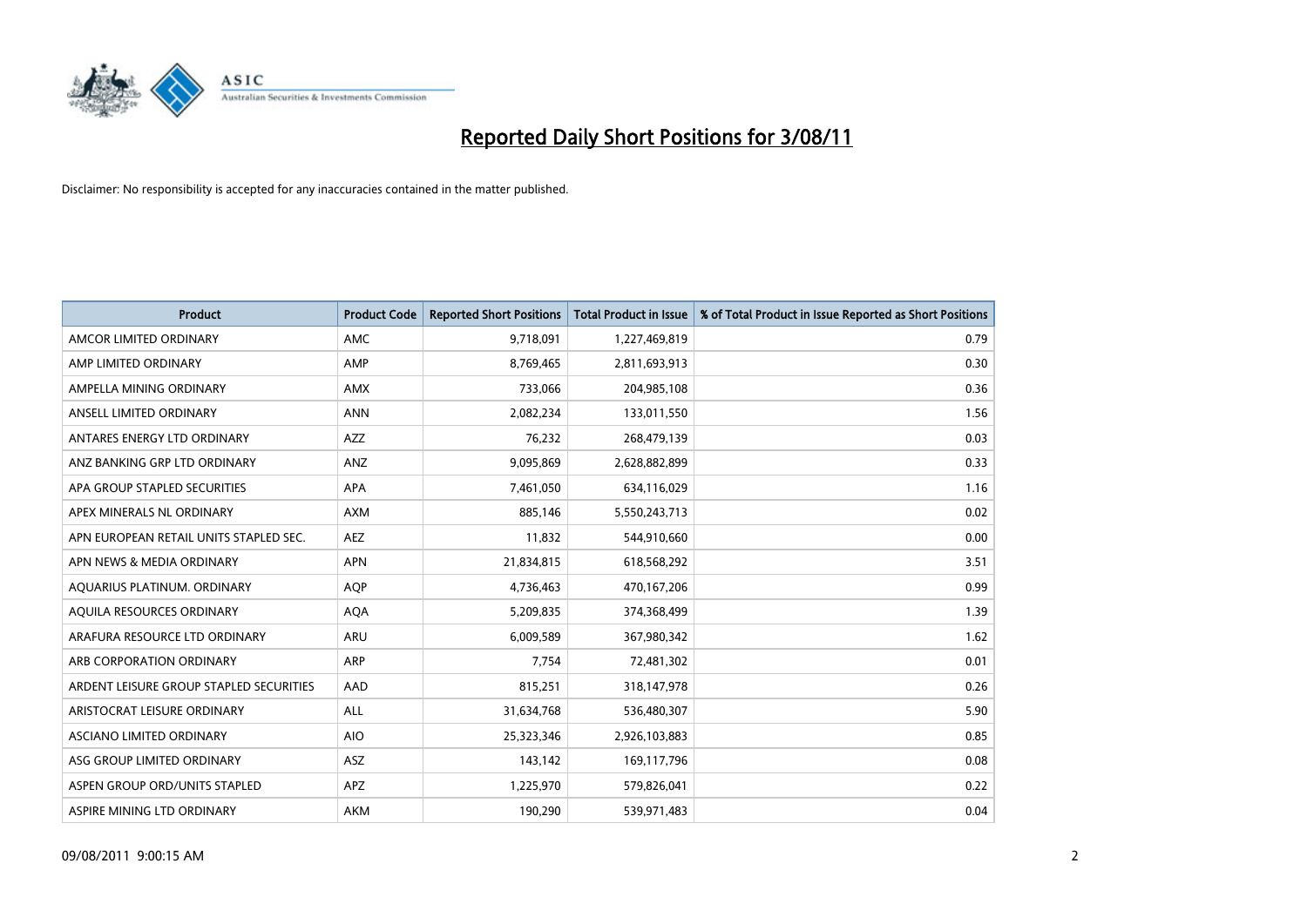

| <b>Product</b>                          | <b>Product Code</b> | <b>Reported Short Positions</b> | Total Product in Issue | % of Total Product in Issue Reported as Short Positions |
|-----------------------------------------|---------------------|---------------------------------|------------------------|---------------------------------------------------------|
| <b>ASTON RES LTD ORDINARY</b>           | <b>AZT</b>          | 458,787                         | 204,527,604            | 0.22                                                    |
| ASTRO JAP PROP GROUP STAPLED SECURITIES | AIA                 | 37,597                          | 58,445,002             | 0.07                                                    |
| ASX LIMITED ORDINARY                    | <b>ASX</b>          | 1,278,253                       | 175,136,729            | 0.74                                                    |
| ATLANTIC LIMITED ORDINARY               | ATI                 | 20,575                          | 113,691,216            | 0.02                                                    |
| ATLAS IRON LIMITED ORDINARY             | <b>AGO</b>          | 14,117,181                      | 826,541,142            | 1.69                                                    |
| <b>AURORA OIL &amp; GAS ORDINARY</b>    | <b>AUT</b>          | 4,416,904                       | 409,865,343            | 1.06                                                    |
| AUSDRILL LIMITED ORDINARY               | ASL                 | 412,701                         | 301,452,517            | 0.13                                                    |
| AUSENCO LIMITED ORDINARY                | <b>AAX</b>          | 1,344,354                       | 122,987,022            | 1.09                                                    |
| AUSGOLD LIMITED ORDINARY                | <b>AUC</b>          | 78,160                          | 83,703,812             | 0.09                                                    |
| <b>AUSTAL LIMITED ORDINARY</b>          | ASB                 | 249,481                         | 188,069,638            | 0.12                                                    |
| AUSTAR UNITED ORDINARY                  | <b>AUN</b>          | 4,614,765                       | 1,271,505,737          | 0.37                                                    |
| AUSTBROKERS HOLDINGS ORDINARY           | <b>AUB</b>          | 140                             | 54,658,736             | 0.00                                                    |
| AUSTIN ENGINEERING ORDINARY             | ANG                 | 40,121                          | 71,864,403             | 0.05                                                    |
| <b>AUSTRALAND ASSETS ASSETS</b>         | AAZPB               | 1,168                           | 2,750,000              | 0.04                                                    |
| AUSTRALAND PROPERTY STAPLED SECURITY    | <b>ALZ</b>          | 677,899                         | 576,846,597            | 0.11                                                    |
| AUSTRALIAN AGRICULT. ORDINARY           | AAC                 | 1,351,007                       | 311,968,824            | 0.43                                                    |
| AUSTRALIAN EDUCATION UNITS              | <b>AEU</b>          | 625,000                         | 175,465,397            | 0.36                                                    |
| AUSTRALIAN INFRASTR. UNITS/ORDINARY     | <b>AIX</b>          | 2,490,561                       | 620,733,944            | 0.41                                                    |
| AUSTRALIAN MINES LTD ORDINARY           | <b>AUZ</b>          | 1,400,000                       | 576,910,315            | 0.24                                                    |
| AUSTRALIAN PHARM. ORDINARY              | API                 | 910,282                         | 488,115,883            | 0.18                                                    |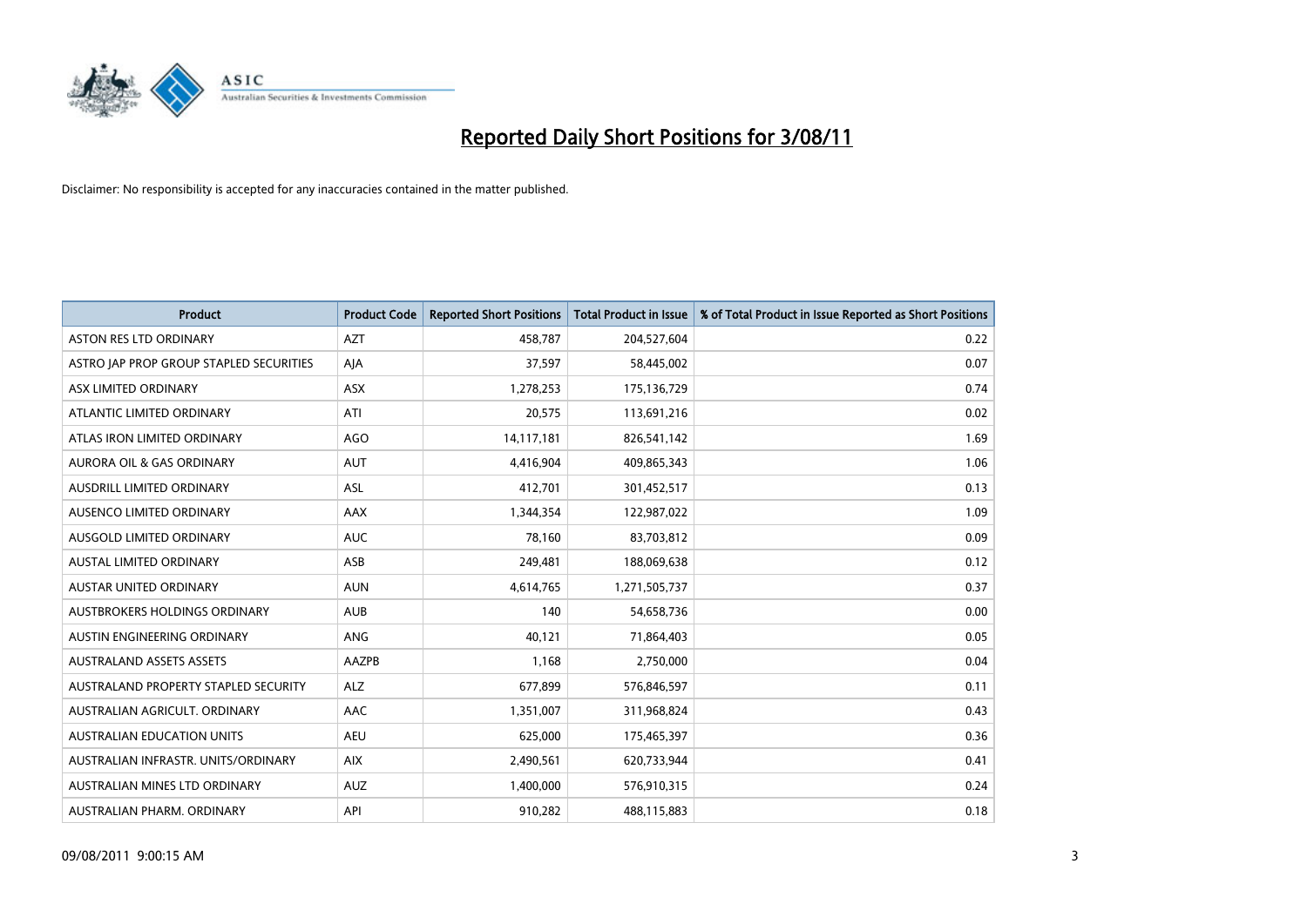

| <b>Product</b>                       | <b>Product Code</b> | <b>Reported Short Positions</b> | <b>Total Product in Issue</b> | % of Total Product in Issue Reported as Short Positions |
|--------------------------------------|---------------------|---------------------------------|-------------------------------|---------------------------------------------------------|
| <b>AUTOMOTIVE HOLDINGS ORDINARY</b>  | <b>AHE</b>          | 34.847                          | 260,579,682                   | 0.01                                                    |
| AVANCO RESOURCES LTD ORDINARY        | <b>AVB</b>          | 690,527                         | 789,173,517                   | 0.09                                                    |
| AVEXA LIMITED ORDINARY               | <b>AVX</b>          | 243,657                         | 847,688,779                   | 0.03                                                    |
| AWE LIMITED ORDINARY                 | <b>AWE</b>          | 3,459,515                       | 521,871,941                   | 0.66                                                    |
| AZUMAH RESOURCES ORDINARY            | <b>AZM</b>          | 247,479                         | 281,650,356                   | 0.09                                                    |
| <b>BANDANNA ENERGY ORDINARY</b>      | <b>BND</b>          | 519,751                         | 427,295,482                   | 0.12                                                    |
| BANK OF QUEENSLAND. ORDINARY         | <b>BOQ</b>          | 5,258,158                       | 225,369,547                   | 2.32                                                    |
| <b>BANNERMAN RESOURCES ORDINARY</b>  | <b>BMN</b>          | 53.878                          | 234,435,934                   | 0.02                                                    |
| <b>BASE RES LIMITED ORDINARY</b>     | <b>BSE</b>          | 686,420                         | 165,341,114                   | 0.41                                                    |
| <b>BATHURST RESOURCES ORDINARY</b>   | <b>BTU</b>          | 5,849,932                       | 685,047,997                   | 0.85                                                    |
| <b>BAUXITE RESOURCE LTD ORDINARY</b> | <b>BAU</b>          | 111,797                         | 235,379,896                   | 0.05                                                    |
| <b>BC IRON LIMITED ORDINARY</b>      | <b>BCI</b>          | 180,680                         | 94,381,000                    | 0.19                                                    |
| BEACH ENERGY LIMITED ORDINARY        | <b>BPT</b>          | 6,035,365                       | 1,103,127,711                 | 0.54                                                    |
| BEADELL RESOURCE LTD ORDINARY        | <b>BDR</b>          | 1,294,528                       | 657,906,946                   | 0.19                                                    |
| BENDIGO AND ADELAIDE ORDINARY        | <b>BEN</b>          | 7,262,412                       | 360,301,182                   | 2.01                                                    |
| BERKELEY RESOURCES ORDINARY          | <b>BKY</b>          | 827,437                         | 174,298,273                   | 0.46                                                    |
| BETASHARES ASX RES ETF UNITS         | <b>ORE</b>          | 118,220                         | 4,519,432                     | 2.62                                                    |
| <b>BHP BILLITON LIMITED ORDINARY</b> | <b>BHP</b>          | 38,293,999                      | 3,211,496,105                 | 1.14                                                    |
| <b>BILLABONG ORDINARY</b>            | <b>BBG</b>          | 18,341,587                      | 254,037,587                   | 7.20                                                    |
| <b>BIOTA HOLDINGS ORDINARY</b>       | <b>BTA</b>          | 2,050,970                       | 181,417,556                   | 1.12                                                    |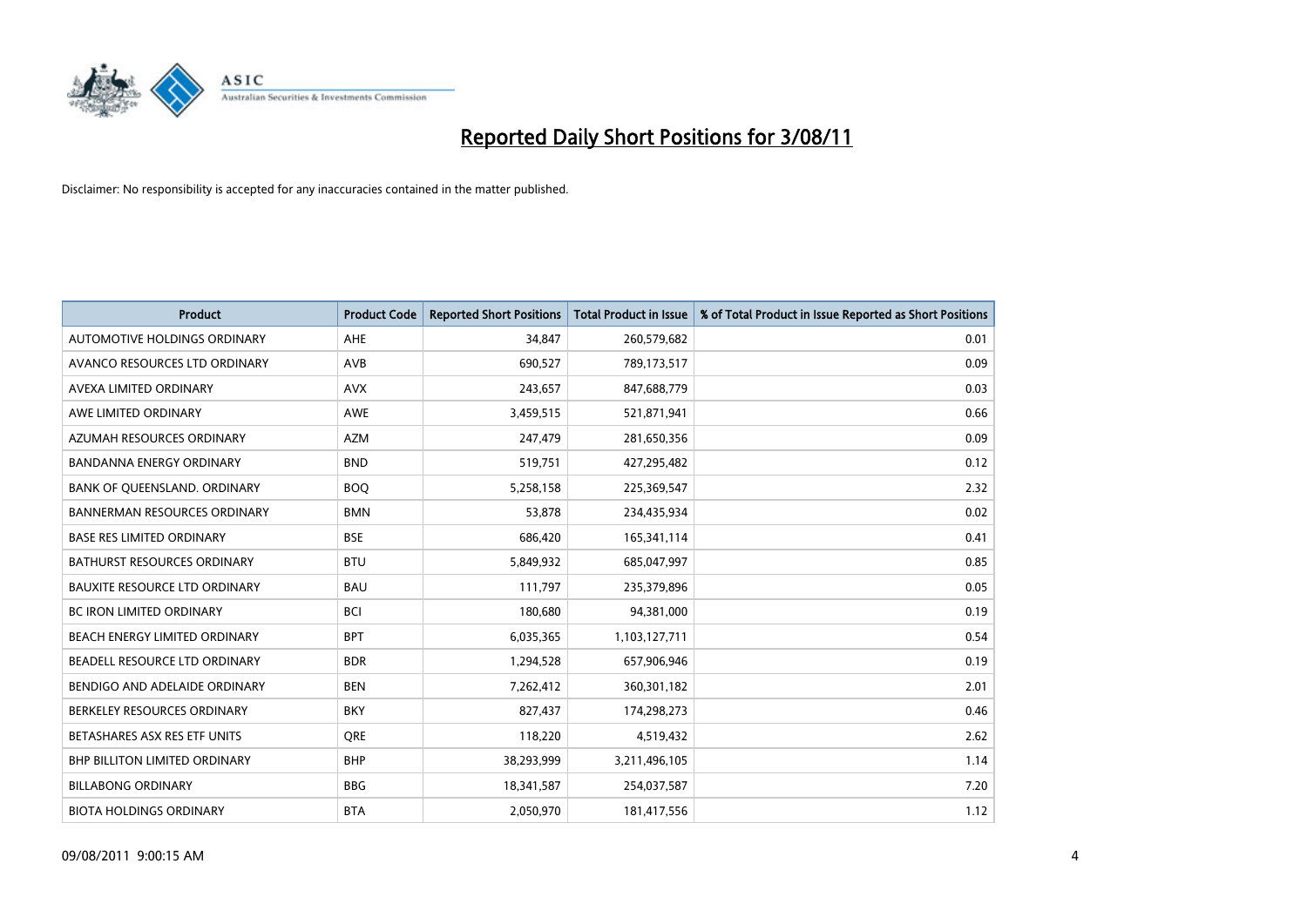

| <b>Product</b>                       | <b>Product Code</b> | <b>Reported Short Positions</b> | <b>Total Product in Issue</b> | % of Total Product in Issue Reported as Short Positions |
|--------------------------------------|---------------------|---------------------------------|-------------------------------|---------------------------------------------------------|
| <b>BISALLOY STEEL ORDINARY</b>       | <b>BIS</b>          | 84.480                          | 216,455,965                   | 0.04                                                    |
| BKI INVESTMENT LTD ORDINARY          | BKI                 | 508                             | 422,863,407                   | 0.00                                                    |
| <b>BLACKMORES LIMITED ORDINARY</b>   | <b>BKL</b>          | 4,780                           | 16,746,703                    | 0.03                                                    |
| <b>BLACKTHORN RESOURCES ORDINARY</b> | <b>BTR</b>          | 35,848                          | 122,918,000                   | 0.03                                                    |
| <b>BLUESCOPE STEEL LTD ORDINARY</b>  | <b>BSL</b>          | 90,358,375                      | 1,842,207,385                 | 4.88                                                    |
| <b>BOART LONGYEAR ORDINARY</b>       | <b>BLY</b>          | 5,840,851                       | 461,163,412                   | 1.27                                                    |
| <b>BOOM LOGISTICS ORDINARY</b>       | <b>BOL</b>          | 442,313                         | 465,011,147                   | 0.09                                                    |
| BORAL LIMITED, ORDINARY              | <b>BLD</b>          | 36,858,671                      | 729,925,990                   | 5.03                                                    |
| BOTSWANA METALS LTD ORDINARY         | <b>BML</b>          | 7,000                           | 143,717,013                   | 0.00                                                    |
| <b>BOW ENERGY LIMITED ORDINARY</b>   | <b>BOW</b>          | 8,348,296                       | 350,517,229                   | 2.37                                                    |
| <b>BRADKEN LIMITED ORDINARY</b>      | <b>BKN</b>          | 1,248,216                       | 161,837,406                   | 0.76                                                    |
| <b>BRAMBLES LIMITED ORDINARY</b>     | <b>BXB</b>          | 11,254,872                      | 1,479,383,874                 | 0.73                                                    |
| <b>BREVILLE GROUP LTD ORDINARY</b>   | <b>BRG</b>          | 3,549                           | 129,995,322                   | 0.00                                                    |
| <b>BRICKWORKS LIMITED ORDINARY</b>   | <b>BKW</b>          | 24,174                          | 147,567,333                   | 0.02                                                    |
| <b>BROCKMAN RESOURCES ORDINARY</b>   | <b>BRM</b>          | 73,361                          | 144,803,151                   | 0.05                                                    |
| BT INVESTMENT MNGMNT ORDINARY        | <b>BTT</b>          | 679,650                         | 160,000,000                   | 0.42                                                    |
| <b>BURU ENERGY ORDINARY</b>          | <b>BRU</b>          | 5,335,587                       | 182,840,549                   | 2.93                                                    |
| <b>BWP TRUST ORDINARY UNITS</b>      | <b>BWP</b>          | 982,013                         | 520,012,793                   | 0.18                                                    |
| CABCHARGE AUSTRALIA ORDINARY         | CAB                 | 749,832                         | 120,437,014                   | 0.60                                                    |
| CALTEX AUSTRALIA ORDINARY            | <b>CTX</b>          | 6,031,126                       | 270,000,000                   | 2.21                                                    |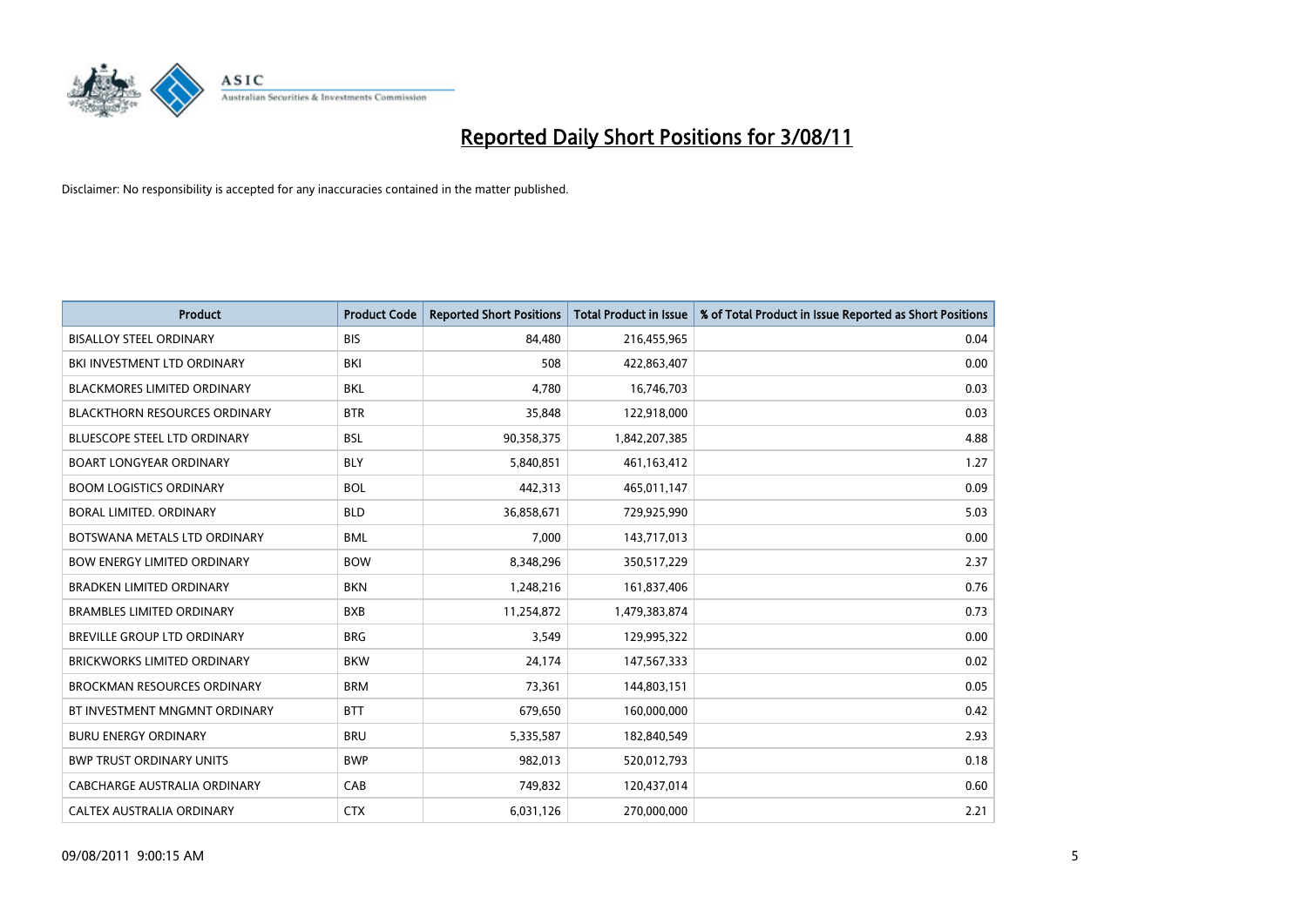

| <b>Product</b>                                | <b>Product Code</b> | <b>Reported Short Positions</b> | <b>Total Product in Issue</b> | % of Total Product in Issue Reported as Short Positions |
|-----------------------------------------------|---------------------|---------------------------------|-------------------------------|---------------------------------------------------------|
| <b>CAMPBELL BROTHERS ORDINARY</b>             | <b>CPB</b>          | 141,372                         | 67,503,411                    | 0.22                                                    |
| CAPE LAMBERT RES LTD ORDINARY                 | <b>CFE</b>          | 1,085,995                       | 626,399,603                   | 0.16                                                    |
| <b>CARBON ENERGY ORDINARY</b>                 | <b>CNX</b>          | 2,993,420                       | 698,517,858                   | 0.41                                                    |
| CARDNO LIMITED ORDINARY                       | <b>CDD</b>          | 4,669                           | 109,443,594                   | 0.00                                                    |
| CARNARVON PETROLEUM ORDINARY                  | <b>CVN</b>          | 2,938,813                       | 690,320,634                   | 0.41                                                    |
| <b>CARNEGIE WAVE ENERGY ORDINARY</b>          | <b>CWE</b>          | 83,000                          | 899,087,627                   | 0.01                                                    |
| <b>CARPATHIAN RESOURCES ORDINARY</b>          | <b>CPN</b>          | 75.000                          | 265,533,501                   | 0.03                                                    |
| CARPENTARIA EXP. LTD ORDINARY                 | CAP                 | 9,777                           | 98,741,301                    | 0.01                                                    |
| CARSALES.COM LTD ORDINARY                     | <b>CRZ</b>          | 12,461,119                      | 233,729,722                   | 5.31                                                    |
| CASH CONVERTERS ORD/DIV ACCESS                | CCV                 | 193,692                         | 379,761,025                   | 0.04                                                    |
| <b>CASPIAN OIL &amp; GAS ORDINARY</b>         | <b>CIG</b>          | 50,000                          | 1,331,500,513                 | 0.00                                                    |
| CATALPA RESOURCES ORDINARY                    | CAH                 | 234,848                         | 178,095,822                   | 0.13                                                    |
| <b>CEC GROUP LIMITED ORDINARY</b>             | <b>CEG</b>          | 1,750                           | 79,662,662                    | 0.00                                                    |
| <b>CELLNET GROUP ORDINARY</b>                 | <b>CLT</b>          | 1,342                           | 61,286,754                    | 0.00                                                    |
| CENTRAL PETROLEUM ORDINARY                    | <b>CTP</b>          | 11,455                          | 982,298,842                   | 0.00                                                    |
| CENTRO PROPERTIES UNITS/ORD STAPLED           | <b>CNP</b>          | 6,692                           | 972,414,514                   | 0.00                                                    |
| <b>CENTRO RETAIL GROUP STAPLED SECURITIES</b> | <b>CER</b>          | 793,863                         | 2,286,399,424                 | 0.03                                                    |
| CERAMIC FUEL CELLS ORDINARY                   | <b>CFU</b>          | 1,167,073                       | 1,201,353,566                 | 0.09                                                    |
| <b>CFS RETAIL PROPERTY UNITS</b>              | <b>CFX</b>          | 43,693,632                      | 2,839,591,911                 | 1.51                                                    |
| CGA MINING LIMITED ORDINARY                   | <b>CGX</b>          | 146.582                         | 333,425,726                   | 0.04                                                    |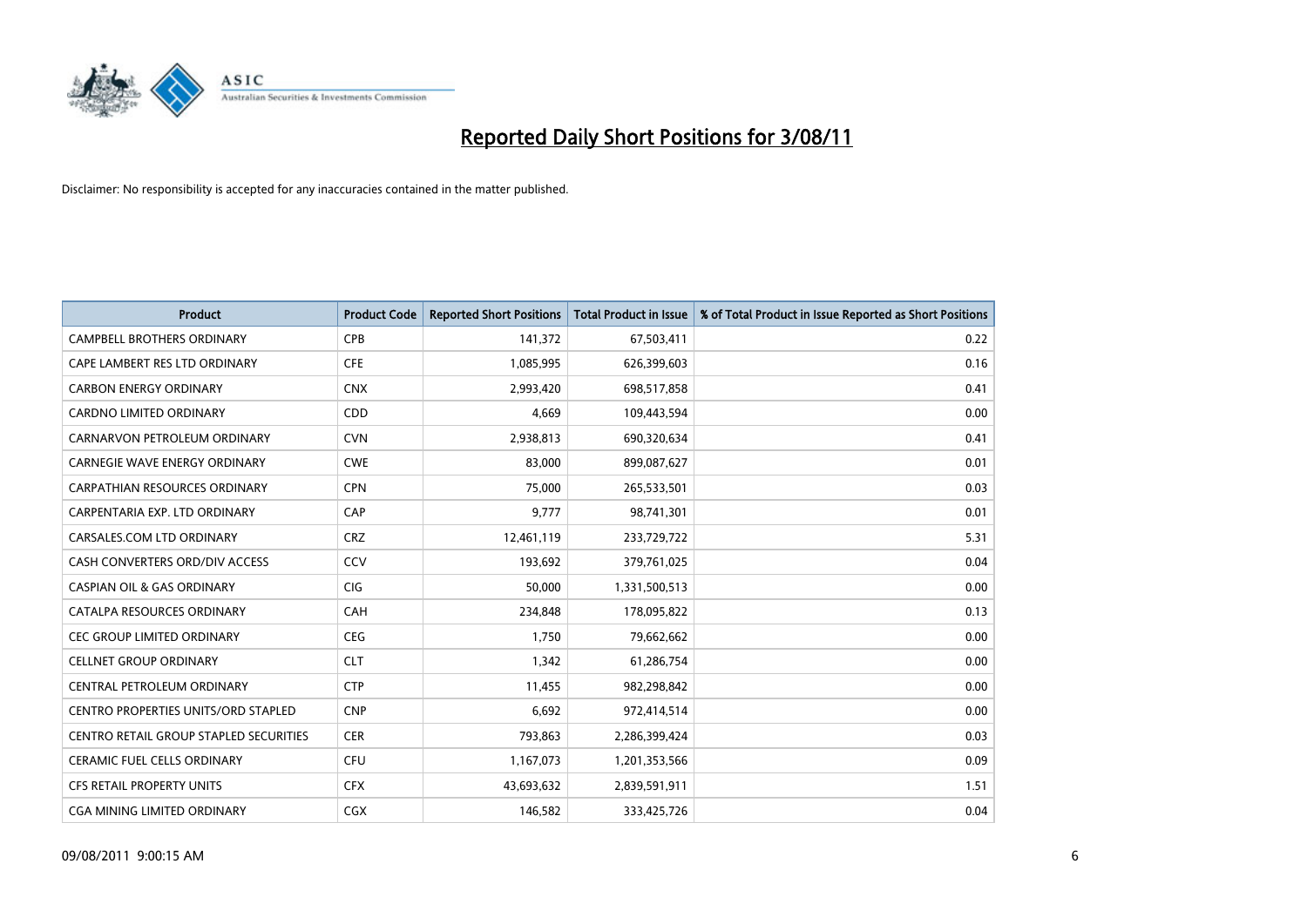

| <b>Product</b>                           | <b>Product Code</b> | <b>Reported Short Positions</b> | <b>Total Product in Issue</b> | % of Total Product in Issue Reported as Short Positions |
|------------------------------------------|---------------------|---------------------------------|-------------------------------|---------------------------------------------------------|
| <b>CHALICE GOLD MINES ORDINARY</b>       | <b>CHN</b>          | 200                             | 250,030,886                   | 0.00                                                    |
| CHALLENGER DIV.PRO. STAPLED UNITS        | <b>CDI</b>          | 135,386                         | 906,046,047                   | 0.01                                                    |
| <b>CHALLENGER INFRAST, STAPLED UNITS</b> | <b>CIF</b>          | 8,204                           | 316,223,785                   | 0.00                                                    |
| CHALLENGER LIMITED ORDINARY              | <b>CGF</b>          | 7,718,323                       | 496,747,954                   | 1.55                                                    |
| <b>CHANDLER MACLEOD LTD ORDINARY</b>     | <b>CMG</b>          | 11,970                          | 466,466,720                   | 0.00                                                    |
| CHARTER HALL GROUP STAPLED US PROHIBIT.  | CHC                 | 1,349,555                       | 307,866,815                   | 0.44                                                    |
| <b>CHARTER HALL OFFICE UNIT</b>          | COO                 | 2,812,658                       | 493,319,730                   | 0.57                                                    |
| <b>CHARTER HALL RETAIL UNITS</b>         | <b>CQR</b>          | 91,787                          | 302,162,079                   | 0.02                                                    |
| CITIGOLD CORP LTD ORDINARY               | <b>CTO</b>          | 2,059,217                       | 1,105,078,301                 | 0.18                                                    |
| <b>CLARIUS GRP LTD ORDINARY</b>          | <b>CND</b>          | 130,773                         | 88, 161, 315                  | 0.15                                                    |
| CLINUVEL PHARMACEUT. ORDINARY            | <b>CUV</b>          | 9,127                           | 30,381,706                    | 0.03                                                    |
| <b>CLOUGH LIMITED ORDINARY</b>           | <b>CLO</b>          | 137,441                         | 769,801,269                   | 0.01                                                    |
| <b>CO2 GROUP LIMITED ORDINARY</b>        | COZ                 | 825,299                         | 279,557,526                   | 0.30                                                    |
| <b>COAL &amp; ALLIED ORDINARY</b>        | <b>CNA</b>          | 8,822                           | 86,584,735                    | 0.00                                                    |
| COAL OF AFRICA LTD ORDINARY              | <b>CZA</b>          | 640,858                         | 531,139,661                   | 0.12                                                    |
| COALSPUR MINES LTD ORDINARY              | <b>CPL</b>          | 1,066,290                       | 579,768,744                   | 0.16                                                    |
| <b>COALWORKS LIMITED ORDINARY</b>        | <b>CWK</b>          | 513,994                         | 149,088,955                   | 0.34                                                    |
| COCA-COLA AMATIL ORDINARY                | <b>CCL</b>          | 6,185,531                       | 758,043,096                   | 0.81                                                    |
| <b>COCHLEAR LIMITED ORDINARY</b>         | <b>COH</b>          | 1,232,154                       | 56,746,620                    | 2.15                                                    |
| <b>COCKATOO COAL ORDINARY</b>            | <b>COK</b>          | 4.282.846                       | 1,016,196,908                 | 0.41                                                    |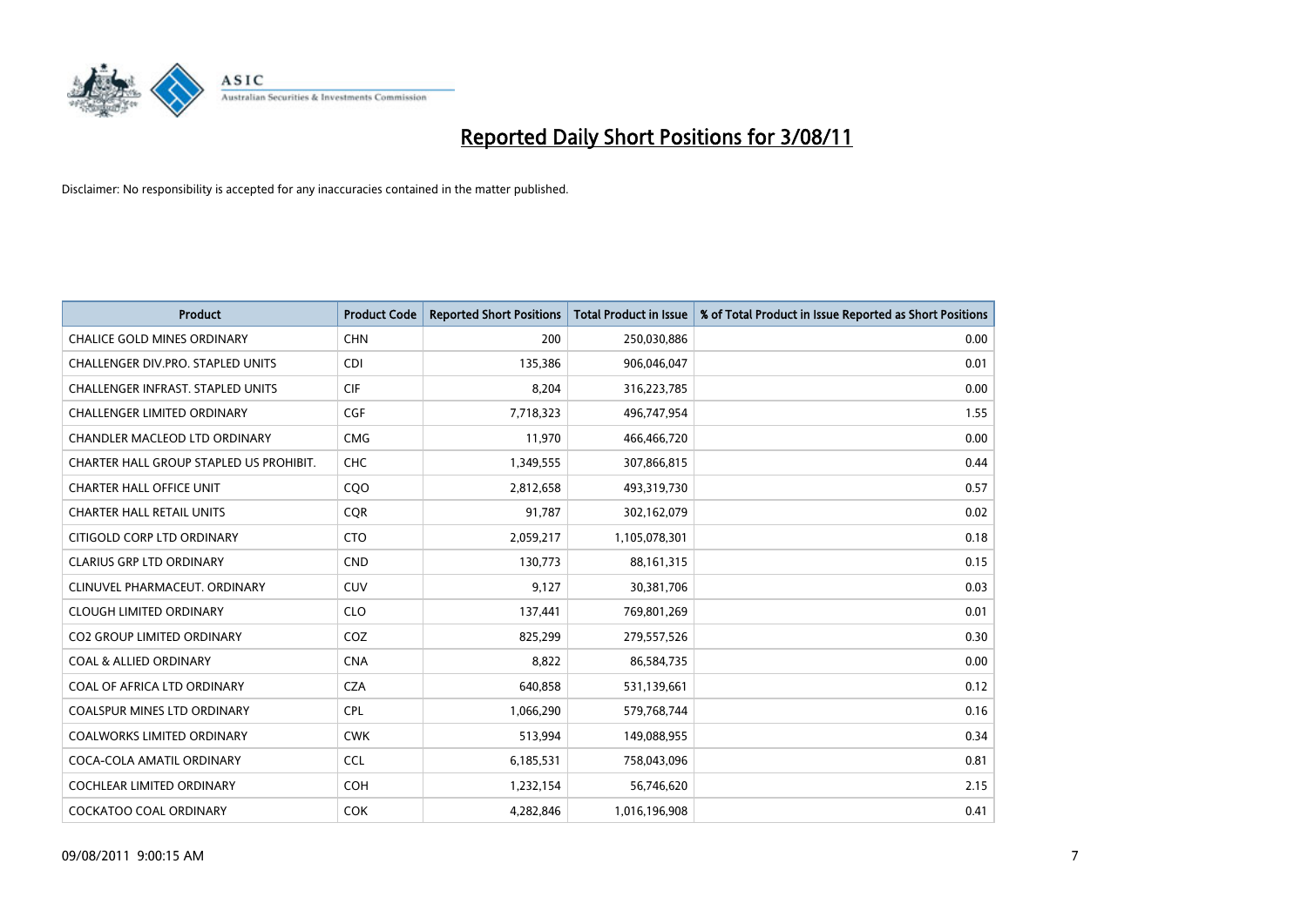

| <b>Product</b>                          | <b>Product Code</b> | <b>Reported Short Positions</b> | <b>Total Product in Issue</b> | % of Total Product in Issue Reported as Short Positions |
|-----------------------------------------|---------------------|---------------------------------|-------------------------------|---------------------------------------------------------|
| <b>COFFEY INTERNATIONAL ORDINARY</b>    | COF                 | 11,721                          | 134,066,081                   | 0.01                                                    |
| <b>COKAL LTD ORDINARY</b>               | <b>CKA</b>          | 392,815                         | 129,321,735                   | 0.30                                                    |
| COMMONWEALTH BANK, ORDINARY             | <b>CBA</b>          | 24,118,711                      | 1,558,647,244                 | 1.48                                                    |
| COMMONWEALTH PROP ORDINARY UNITS        | <b>CPA</b>          | 41,416,970                      | 2,449,599,711                 | 1.71                                                    |
| <b>COMPASS RESOURCES ORDINARY</b>       | <b>CMR</b>          | 160,952                         | 147,402,920                   | 0.11                                                    |
| <b>COMPUTERSHARE LTD ORDINARY</b>       | <b>CPU</b>          | 3,715,951                       | 555,664,059                   | 0.64                                                    |
| <b>CONNECTEAST GROUP STAPLED</b>        | <b>CEU</b>          | 8,895,662                       | 3,940,145,951                 | 0.23                                                    |
| CONQUEST MINING ORDINARY                | CQT                 | 1,688,782                       | 583,241,478                   | 0.28                                                    |
| CONSOLIDATED MEDIA. ORDINARY            | <b>CMI</b>          | 3,334,521                       | 561,834,996                   | 0.59                                                    |
| CONTANGO MICROCAP ORDINARY              | <b>CTN</b>          | 7,500                           | 146,423,793                   | 0.01                                                    |
| CONTINENTAL COAL LTD ORDINARY           | CCC                 | 733,008                         | 2,415,170,317                 | 0.03                                                    |
| <b>COOPER ENERGY LTD ORDINARY</b>       | <b>COE</b>          | 89,539                          | 292,576,001                   | 0.03                                                    |
| <b>COPPER STRIKE LTD ORDINARY</b>       | <b>CSE</b>          | 714                             | 129,455,571                   | 0.00                                                    |
| <b>CORDLIFE LIMITED ORDINARY</b>        | CBB                 |                                 | 150,887,354                   | 0.00                                                    |
| <b>COUNT FINANCIAL ORDINARY</b>         | COU                 | 626,745                         | 262,247,830                   | 0.24                                                    |
| <b>CREDIT CORP GROUP ORDINARY</b>       | <b>CCP</b>          | 1,635                           | 45,210,752                    | 0.00                                                    |
| <b>CROMWELL PROP STAPLED SECURITIES</b> | <b>CMW</b>          | 113,667                         | 964,737,315                   | 0.01                                                    |
| CROWN LIMITED ORDINARY                  | <b>CWN</b>          | 2,416,020                       | 754,131,800                   | 0.30                                                    |
| <b>CRUSADER RESOURCES ORDINARY</b>      | CAS                 | 347,500                         | 90,766,040                    | 0.39                                                    |
| CS GP100 AUST TRUST ORDINARY UNITS      | <b>CSI</b>          | 3,500,000                       | 35,998,143                    | 9.72                                                    |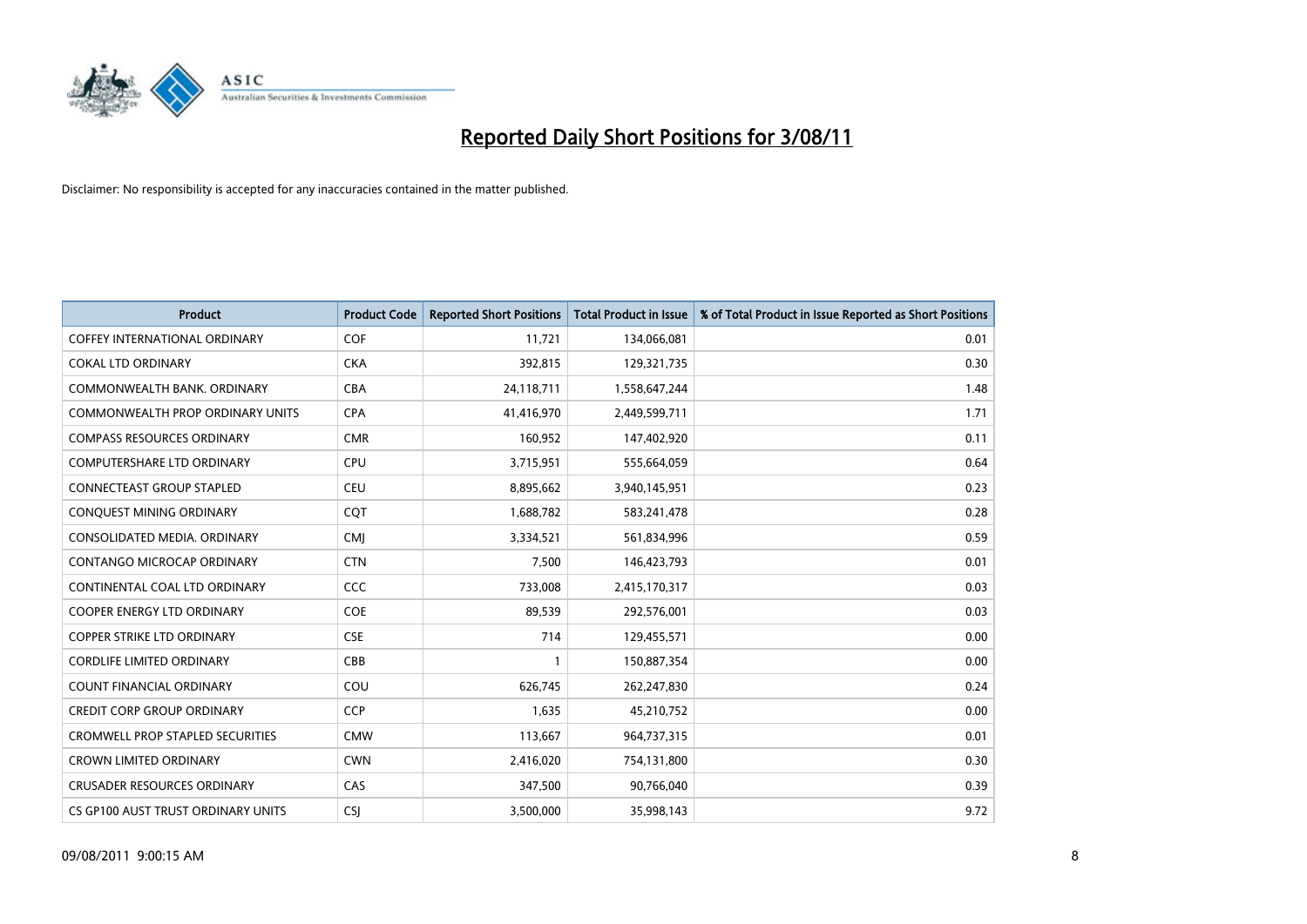

| <b>Product</b>                     | <b>Product Code</b> | <b>Reported Short Positions</b> | <b>Total Product in Issue</b> | % of Total Product in Issue Reported as Short Positions |
|------------------------------------|---------------------|---------------------------------|-------------------------------|---------------------------------------------------------|
| <b>CSG LIMITED ORDINARY</b>        | CSV                 | 923,796                         | 282,567,499                   | 0.33                                                    |
| <b>CSL LIMITED ORDINARY</b>        | <b>CSL</b>          | 7,393,257                       | 527,960,909                   | 1.36                                                    |
| <b>CSR LIMITED ORDINARY</b>        | <b>CSR</b>          | 12,052,069                      | 506,000,315                   | 2.37                                                    |
| <b>CUDECO LIMITED ORDINARY</b>     | CDU                 | 1,506,639                       | 142,654,900                   | 1.05                                                    |
| <b>CUSTOMERS LIMITED ORDINARY</b>  | CUS                 | 76,344                          | 134,869,357                   | 0.04                                                    |
| DART ENERGY LTD ORDINARY           | <b>DTE</b>          | 6,839,914                       | 720,674,545                   | 0.95                                                    |
| DAVID JONES LIMITED ORDINARY       | <b>DIS</b>          | 30,588,091                      | 520,751,395                   | 5.84                                                    |
| DECMIL GROUP LIMITED ORDINARY      | <b>DCG</b>          | 74,590                          | 124,254,568                   | 0.06                                                    |
| DEEP YELLOW LIMITED ORDINARY       | <b>DYL</b>          | 68,031                          | 1,127,534,458                 | 0.00                                                    |
| DEVINE LIMITED ORDINARY            | <b>DVN</b>          | 1,000                           | 634,918,223                   | 0.00                                                    |
| DEXUS PROPERTY GROUP STAPLED UNITS | <b>DXS</b>          | 40,311,521                      | 4,839,024,176                 | 0.83                                                    |
| DISCOVERY METALS LTD ORDINARY      | <b>DML</b>          | 11,118,519                      | 437,114,481                   | 2.52                                                    |
| DOMINO PIZZA ENTERPR ORDINARY      | <b>DMP</b>          | 254,192                         | 68,407,674                    | 0.37                                                    |
| DOWNER EDI LIMITED ORDINARY        | <b>DOW</b>          | 4,902,287                       | 429,100,296                   | 1.14                                                    |
| DRILLSEARCH ENERGY ORDINARY        | <b>DLS</b>          | 1,182,540                       | 305,176,742                   | 0.39                                                    |
| DUET GROUP STAPLED US PROHIBIT.    | <b>DUE</b>          | 3,101,865                       | 909,692,991                   | 0.32                                                    |
| DULUXGROUP LIMITED ORDINARY        | <b>DLX</b>          | 8,001,400                       | 367,456,259                   | 2.17                                                    |
| DWS ADVANCED ORDINARY              | <b>DWS</b>          | 74,428                          | 132,362,763                   | 0.05                                                    |
| <b>EASTERN STAR GAS ORDINARY</b>   | <b>ESG</b>          | 5,185,496                       | 991,817,041                   | 0.52                                                    |
| ECHO ENTERTAINMENT ORDINARY        | EGP                 | 1,217,393                       | 688,019,737                   | 0.18                                                    |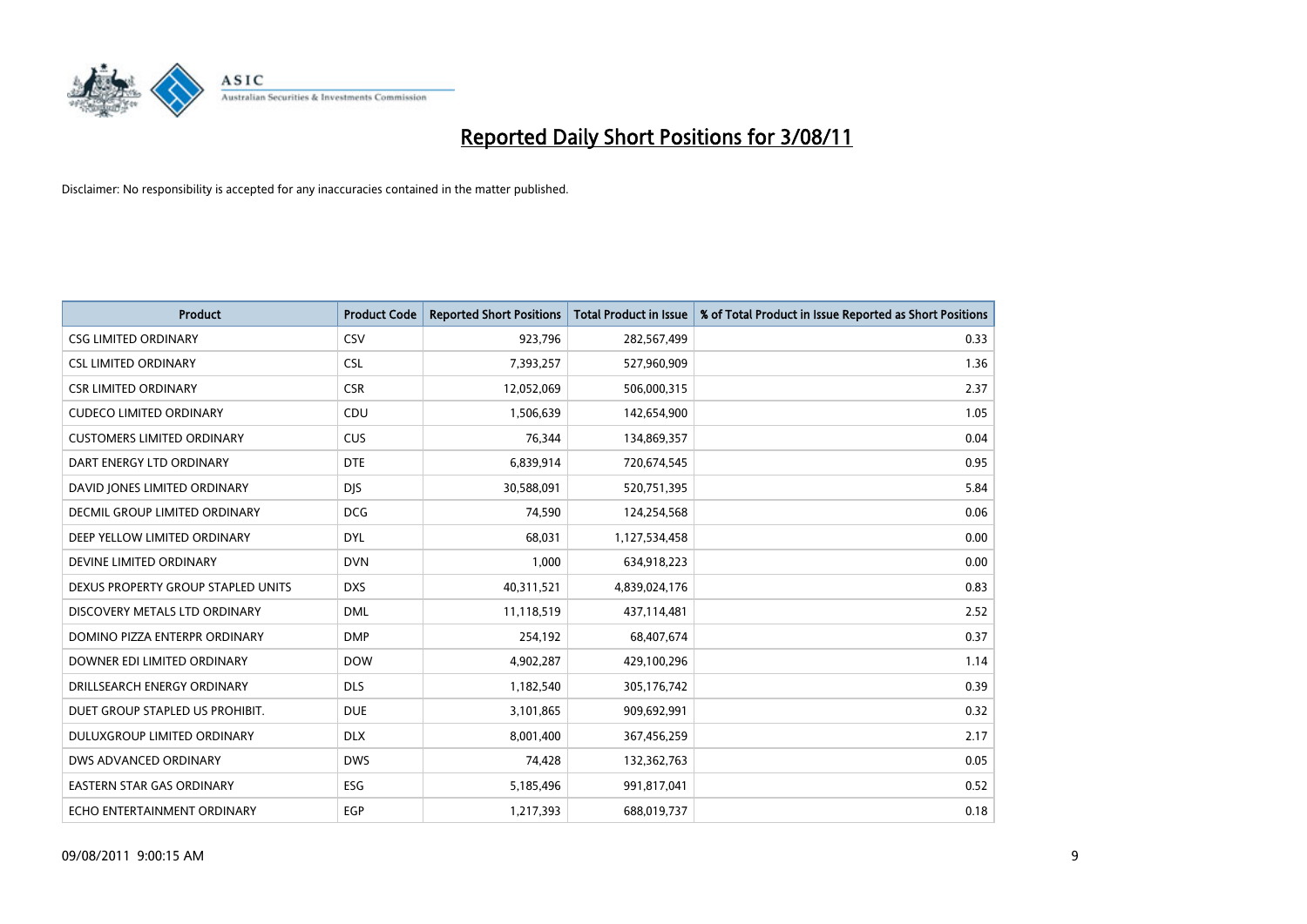

| <b>Product</b>                       | <b>Product Code</b> | <b>Reported Short Positions</b> | <b>Total Product in Issue</b> | % of Total Product in Issue Reported as Short Positions |
|--------------------------------------|---------------------|---------------------------------|-------------------------------|---------------------------------------------------------|
| <b>ELDERS LIMITED ORDINARY</b>       | <b>ELD</b>          | 17,122,488                      | 448,598,480                   | 3.79                                                    |
| ELDORADO GOLD CORP CDI 1:1           | EAU                 | 16,351                          | 11,658,431                    | 0.14                                                    |
| ELEMENTAL MINERALS ORDINARY          | <b>ELM</b>          | 366,823                         | 173,223,082                   | 0.21                                                    |
| ELEMENTOS LIMITED ORDINARY           | <b>ELT</b>          | 8                               | 77,068,979                    | 0.00                                                    |
| ELIXIR PETROLEUM LTD ORDINARY        | <b>EXR</b>          | 324,400                         | 188,988,472                   | 0.17                                                    |
| <b>EMECO HOLDINGS ORDINARY</b>       | <b>EHL</b>          | 2,980,959                       | 631,237,586                   | 0.46                                                    |
| ENERGIA MINERALS LTD ORDINARY        | <b>EMX</b>          | 139,366                         | 82,500,005                    | 0.17                                                    |
| ENERGY RESOURCES ORDINARY 'A'        | ERA                 | 4,767,023                       | 190,737,934                   | 2.50                                                    |
| <b>ENERGY WORLD CORPOR, ORDINARY</b> | <b>EWC</b>          | 22,039,507                      | 1,734,166,672                 | 1.26                                                    |
| <b>ENTEK ENERGY LTD ORDINARY</b>     | ETE                 | 489,903                         | 510,657,387                   | 0.10                                                    |
| <b>ENTELLECT LIMITED ORDINARY</b>    | <b>ESN</b>          | 464,050                         | 952,737,932                   | 0.05                                                    |
| ENVESTRA LIMITED ORDINARY            | <b>ENV</b>          | 3,337,425                       | 1,468,560,201                 | 0.22                                                    |
| EQUATORIAL RES LTD ORDINARY          | EQX                 | 7,961                           | 101,642,922                   | 0.01                                                    |
| EXTRACT RESOURCES ORDINARY           | <b>EXT</b>          | 362,537                         | 251,336,404                   | 0.13                                                    |
| FAIRFAX MEDIA LTD ORDINARY           | <b>FXJ</b>          | 270,404,240                     | 2,351,955,725                 | 11.50                                                   |
| <b>FANTASTIC HOLDINGS ORDINARY</b>   | <b>FAN</b>          | 1,223                           | 102,739,538                   | 0.00                                                    |
| FAR LTD ORDINARY                     | FAR                 | 21,212,425                      | 1,245,401,164                 | 1.71                                                    |
| FERRAUS LIMITED ORDINARY             | <b>FRS</b>          | 370                             | 249,598,565                   | 0.00                                                    |
| FISHER & PAYKEL APP. ORDINARY        | <b>FPA</b>          | 18,298                          | 724,235,162                   | 0.00                                                    |
| FISHER & PAYKEL H. ORDINARY          | <b>FPH</b>          | 2,418,209                       | 525,362,450                   | 0.46                                                    |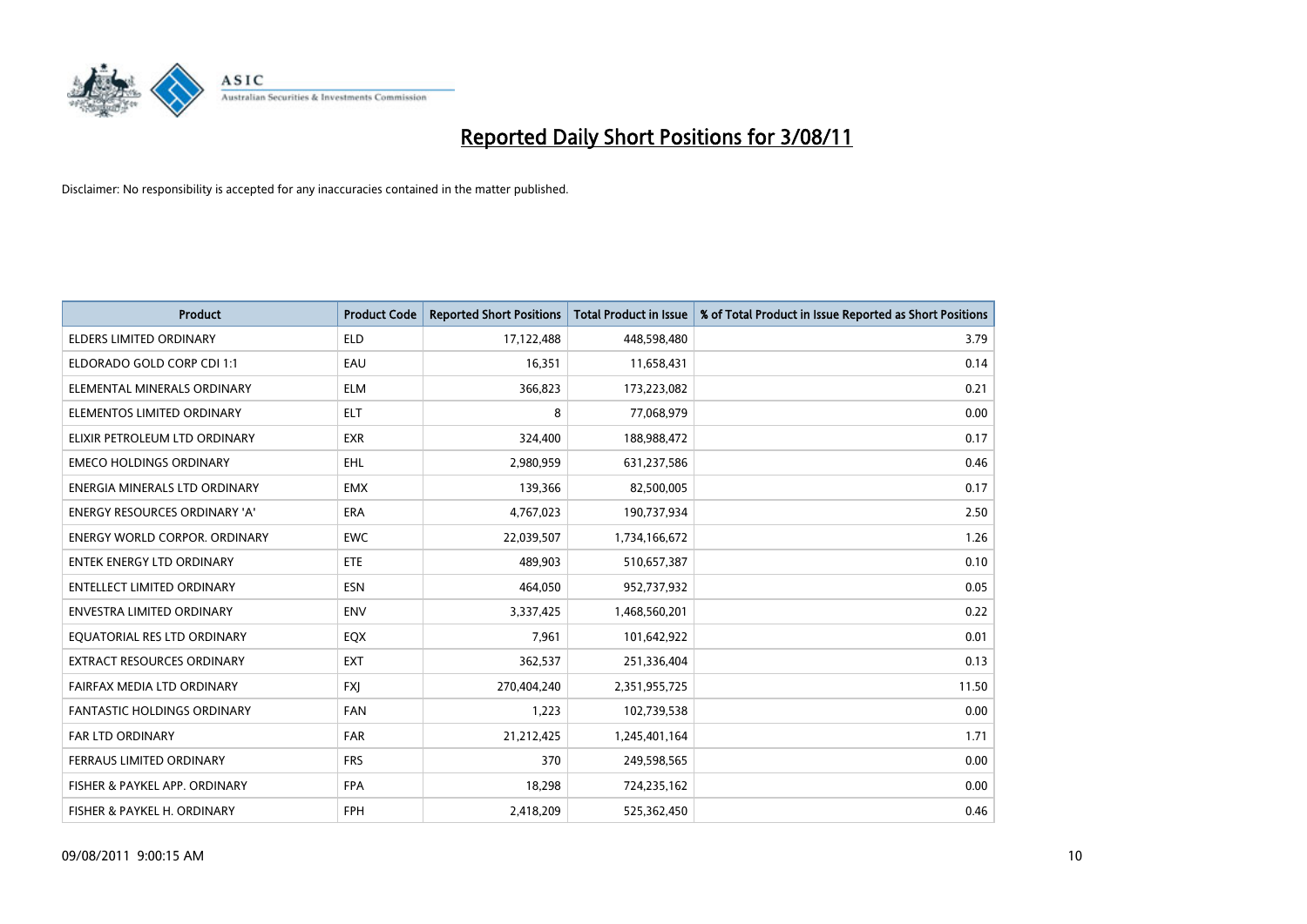

| <b>Product</b>                        | <b>Product Code</b> | <b>Reported Short Positions</b> | <b>Total Product in Issue</b> | % of Total Product in Issue Reported as Short Positions |
|---------------------------------------|---------------------|---------------------------------|-------------------------------|---------------------------------------------------------|
| FKP PROPERTY GROUP STAPLED SECURITIES | <b>FKP</b>          | 30,344,383                      | 1,185,077,223                 | 2.53                                                    |
| FLEETWOOD CORP ORDINARY               | <b>FWD</b>          | 595,056                         | 57,847,937                    | 1.03                                                    |
| FLETCHER BUILDING ORDINARY            | <b>FBU</b>          | 7,196,658                       | 678,573,570                   | 1.05                                                    |
| FLEXIGROUP LIMITED ORDINARY           | <b>FXL</b>          | 185,734                         | 276,292,173                   | 0.06                                                    |
| <b>FLIGHT CENTRE ORDINARY</b>         | <b>FLT</b>          | 4,522,264                       | 99,959,845                    | 4.51                                                    |
| FLINDERS MINES LTD ORDINARY           | <b>FMS</b>          | 21,499,366                      | 1,820,839,571                 | 1.16                                                    |
| <b>FOCUS MINERALS LTD ORDINARY</b>    | <b>FML</b>          | 5,966,250                       | 3,440,515,431                 | 0.18                                                    |
| FORGE GROUP LIMITED ORDINARY          | <b>FGE</b>          | 91,261                          | 82,924,014                    | 0.10                                                    |
| FORTE ENERGY NL ORDINARY              | <b>FTE</b>          | 2,658,986                       | 695,589,311                   | 0.38                                                    |
| FORTESCUE METALS GRP ORDINARY         | <b>FMG</b>          | 49,019,483                      | 3,113,348,659                 | 1.57                                                    |
| <b>FOSTER'S GROUP ORDINARY</b>        | FGL                 | 3,277,349                       | 1,940,894,542                 | 0.17                                                    |
| FTD CORPORATION ORDINARY              | <b>FTD</b>          | 8,088                           | 36,474,593                    | 0.02                                                    |
| <b>FUNTASTIC LIMITED ORDINARY</b>     | <b>FUN</b>          | 322,528                         | 340,997,682                   | 0.09                                                    |
| <b>G.U.D. HOLDINGS ORDINARY</b>       | GUD                 | 294,974                         | 69,089,611                    | 0.42                                                    |
| <b>GALAXY RESOURCES ORDINARY</b>      | GXY                 | 1,436,605                       | 323,327,000                   | 0.44                                                    |
| <b>GEODYNAMICS LIMITED ORDINARY</b>   | GDY                 | 35,392                          | 337,084,174                   | 0.01                                                    |
| <b>GINDALBIE METALS LTD ORDINARY</b>  | <b>GBG</b>          | 41,227,636                      | 988,710,739                   | 4.18                                                    |
| <b>GLOBAL MINING ORDINARY</b>         | <b>GMI</b>          | 8,951                           | 191,820,968                   | 0.00                                                    |
| <b>GLOUCESTER COAL ORDINARY</b>       | GCL                 | 324,194                         | 202,905,967                   | 0.17                                                    |
| <b>GME RESOURCES LTD ORDINARY</b>     | <b>GME</b>          | 800                             | 322,635,902                   | 0.00                                                    |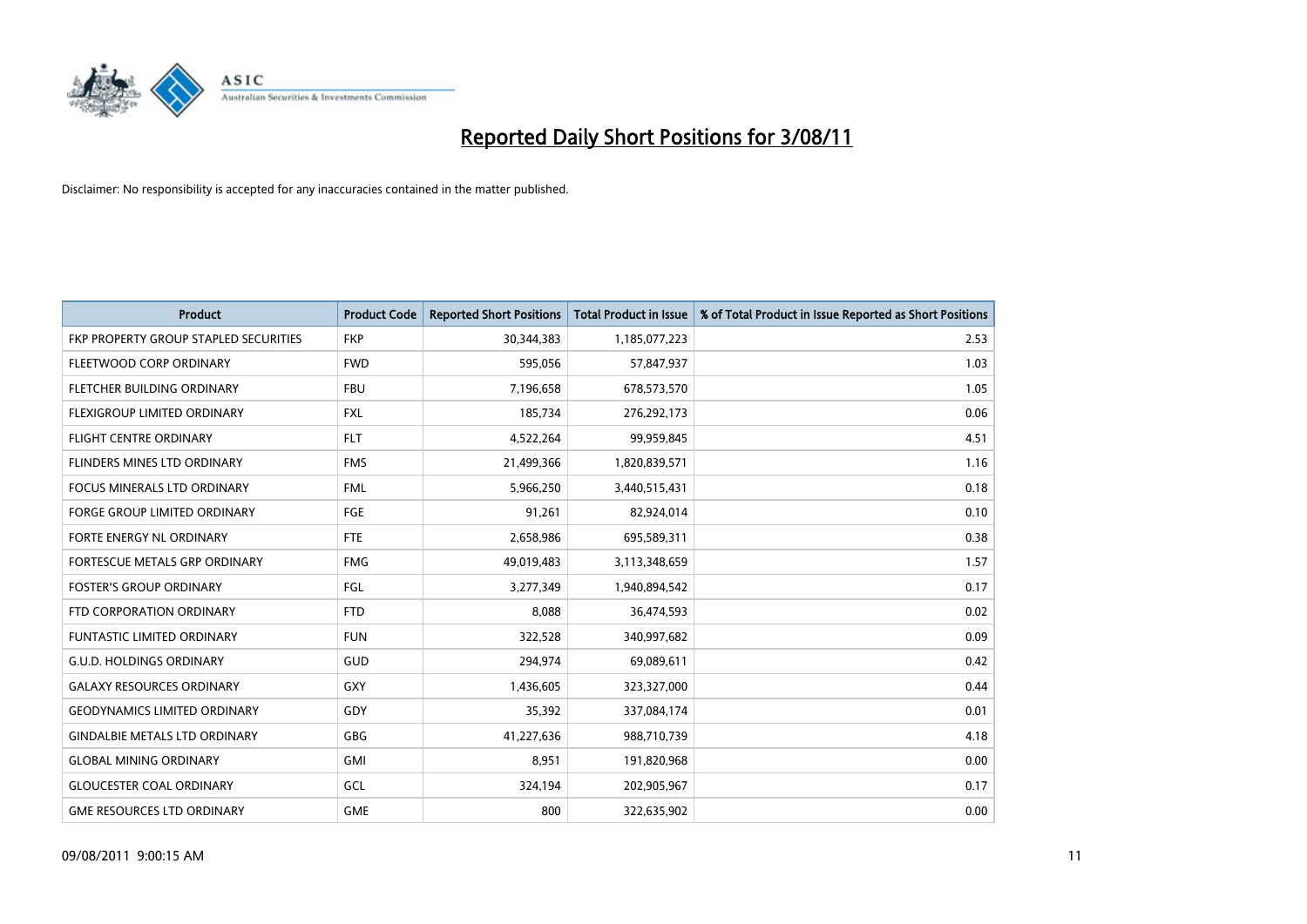

| <b>Product</b>                            | <b>Product Code</b> | <b>Reported Short Positions</b> | <b>Total Product in Issue</b> | % of Total Product in Issue Reported as Short Positions |
|-------------------------------------------|---------------------|---------------------------------|-------------------------------|---------------------------------------------------------|
| <b>GOLDEN WEST RESOURCE ORDINARY</b>      | <b>GWR</b>          | 1,617                           | 192,082,567                   | 0.00                                                    |
| <b>GOODMAN FIELDER, ORDINARY</b>          | <b>GFF</b>          | 22,596,894                      | 1,380,386,438                 | 1.62                                                    |
| <b>GOODMAN GROUP STAPLED US PROHIBIT.</b> | <b>GMG</b>          | 22,403,509                      | 7,394,607,411                 | 0.29                                                    |
| <b>GPT GROUP STAPLED SEC.</b>             | <b>GPT</b>          | 15,875,956                      | 1,855,529,431                 | 0.85                                                    |
| <b>GRAINCORP LIMITED A CLASS ORDINARY</b> | <b>GNC</b>          | 872,436                         | 198,318,900                   | 0.42                                                    |
| <b>GRANGE RESOURCES, ORDINARY</b>         | GRR                 | 145,322                         | 1,153,181,487                 | 0.01                                                    |
| <b>GREENCAP LIMITED ORDINARY</b>          | GCG                 |                                 | 262,515,385                   | 0.00                                                    |
| <b>GREENLAND MIN EN LTD ORDINARY</b>      | GGG                 | 1,532,490                       | 410,407,582                   | 0.38                                                    |
| <b>GRYPHON MINERALS LTD ORDINARY</b>      | GRY                 | 2,463,449                       | 299,922,058                   | 0.79                                                    |
| <b>GUILDFORD COAL LTD ORDINARY</b>        | <b>GUF</b>          | 1,705,398                       | 217,469,617                   | 0.78                                                    |
| <b>GUINNESS PEAT GROUP. CDI 1:1</b>       | <b>GPG</b>          | 1,226,373                       | 252,553,989                   | 0.48                                                    |
| <b>GUNNS LIMITED ORDINARY</b>             | <b>GNS</b>          | 66,270,563                      | 848,401,559                   | 7.82                                                    |
| <b>GWA GROUP LTD ORDINARY</b>             | <b>GWA</b>          | 7,490,359                       | 301,525,014                   | 2.46                                                    |
| <b>HARVEY NORMAN ORDINARY</b>             | <b>HVN</b>          | 51,905,245                      | 1,062,316,784                 | 4.89                                                    |
| HASTIE GROUP LIMITED ORDINARY             | <b>HST</b>          | 5,848,242                       | 1,367,511,426                 | 0.43                                                    |
| HASTINGS DIVERSIFIED STAPLED SECURITY     | <b>HDF</b>          | 2,123,121                       | 530,001,072                   | 0.39                                                    |
| <b>HEARTWARE INT INC CDI 35:1</b>         | <b>HIN</b>          | 272,008                         | 48,598,550                    | 0.56                                                    |
| <b>HENDERSON GROUP CDI 1:1</b>            | <b>HGG</b>          | 5,609,251                       | 621,996,994                   | 0.90                                                    |
| HFA HOLDINGS LIMITED ORDINARY             | <b>HFA</b>          | 447,023                         | 117,332,831                   | 0.37                                                    |
| <b>HIGHLANDS PACIFIC ORDINARY</b>         | <b>HIG</b>          | 2,415,464                       | 686,082,148                   | 0.35                                                    |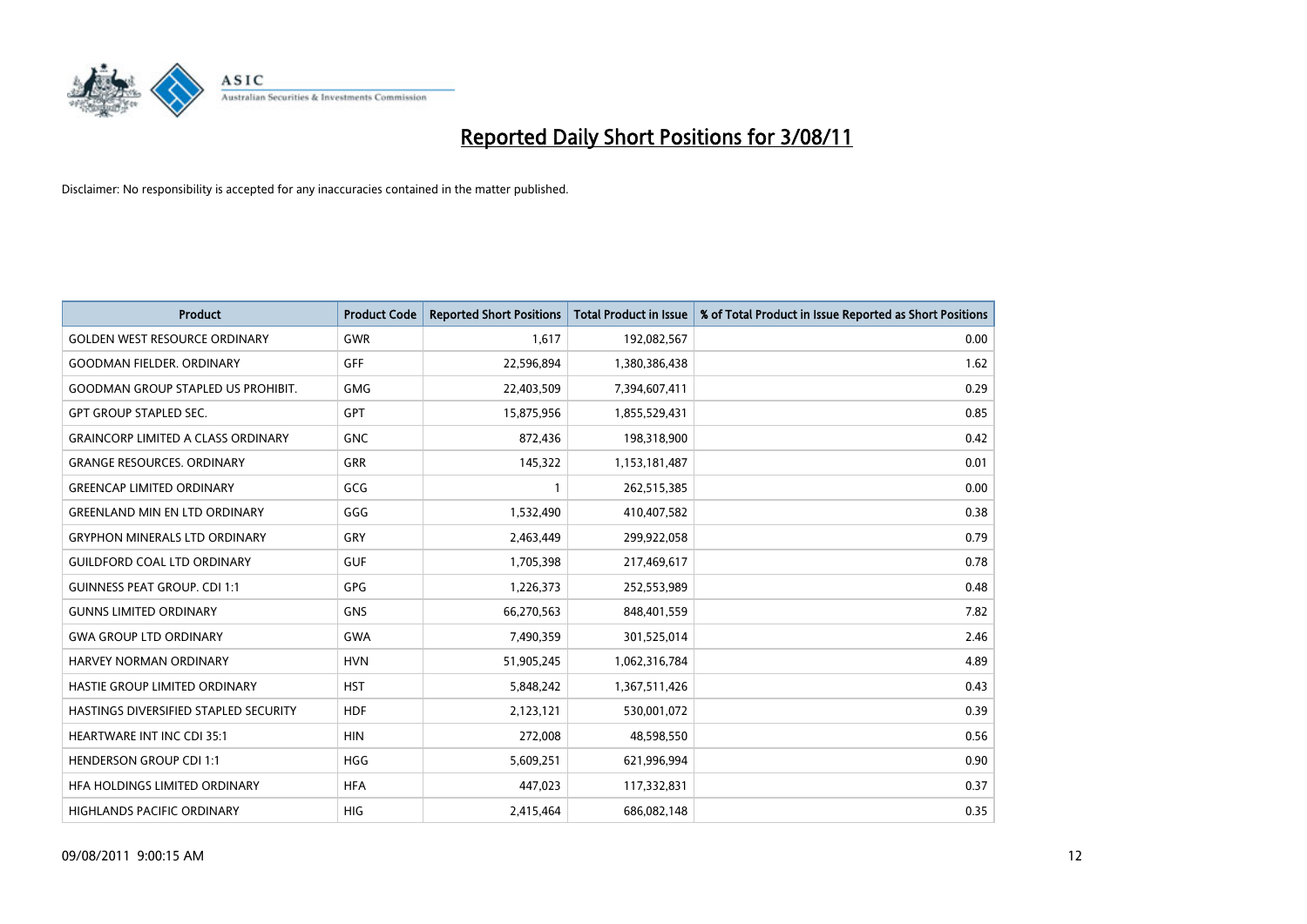

| <b>Product</b>                           | <b>Product Code</b> | <b>Reported Short Positions</b> | <b>Total Product in Issue</b> | % of Total Product in Issue Reported as Short Positions |
|------------------------------------------|---------------------|---------------------------------|-------------------------------|---------------------------------------------------------|
| HILLGROVE RES LTD ORDINARY               | <b>HGO</b>          | 1,030,833                       | 793,698,575                   | 0.12                                                    |
| HILLS HOLDINGS LTD ORDINARY              | <b>HIL</b>          | 3,484,043                       | 249,139,016                   | 1.40                                                    |
| HORIZON OIL LIMITED ORDINARY             | <b>HZN</b>          | 8,662,035                       | 1,130,811,515                 | 0.76                                                    |
| HUNNU COAL LIMITED ORDINARY              | <b>HUN</b>          | 197,685                         | 216,565,002                   | 0.09                                                    |
| <b>ICON ENERGY LIMITED ORDINARY</b>      | <b>ICN</b>          | 67.000                          | 469,301,394                   | 0.01                                                    |
| <b>IINET LIMITED ORDINARY</b>            | <b>IIN</b>          | 1,336,751                       | 152,169,119                   | 0.87                                                    |
| <b>IKWEZI MINING LTD ORDINARY</b>        | <b>IKW</b>          | 2,683,423                       | 168,800,000                   | 1.59                                                    |
| <b>ILUKA RESOURCES ORDINARY</b>          | <b>ILU</b>          | 2,791,021                       | 418,700,517                   | 0.64                                                    |
| <b>IMDEX LIMITED ORDINARY</b>            | <b>IMD</b>          | 22,295                          | 199,414,165                   | 0.01                                                    |
| IMF (AUSTRALIA) LTD ORDINARY             | <b>IMF</b>          | 329,821                         | 123,828,193                   | 0.26                                                    |
| <b>IMX RESOURCES LTD ORDINARY</b>        | <b>IXR</b>          | 20,000                          | 262,612,803                   | 0.01                                                    |
| <b>INCITEC PIVOT ORDINARY</b>            | IPL                 | 2,687,585                       | 1,628,730,107                 | 0.14                                                    |
| <b>INDAGO RESOURCES LTD ORDINARY</b>     | IDG                 | 8.179                           | 4,920,997                     | 0.17                                                    |
| <b>INDEPENDENCE GROUP ORDINARY</b>       | <b>IGO</b>          | 1,177,861                       | 202,907,135                   | 0.58                                                    |
| INDOPHIL RESOURCES ORDINARY              | <b>IRN</b>          | 14,983,841                      | 995,437,860                   | 1.49                                                    |
| <b>INDUSTREA LIMITED ORDINARY</b>        | IDL                 | 1,566,244                       | 364,733,566                   | 0.43                                                    |
| <b>INFIGEN ENERGY STAPLED SECURITIES</b> | <b>IFN</b>          | 3,793,563                       | 762,265,972                   | 0.51                                                    |
| ING RE COM GROUP STAPLED SECURITIES      | <b>ILF</b>          | 9,075                           | 441,029,194                   | 0.00                                                    |
| <b>INSURANCE AUSTRALIA ORDINARY</b>      | <b>IAG</b>          | 9,127,657                       | 2,079,034,021                 | 0.43                                                    |
| INT GOLDFIELDS LTD ORDINARY              | <b>IGS</b>          | 12,197,682                      | 571,520,386                   | 2.13                                                    |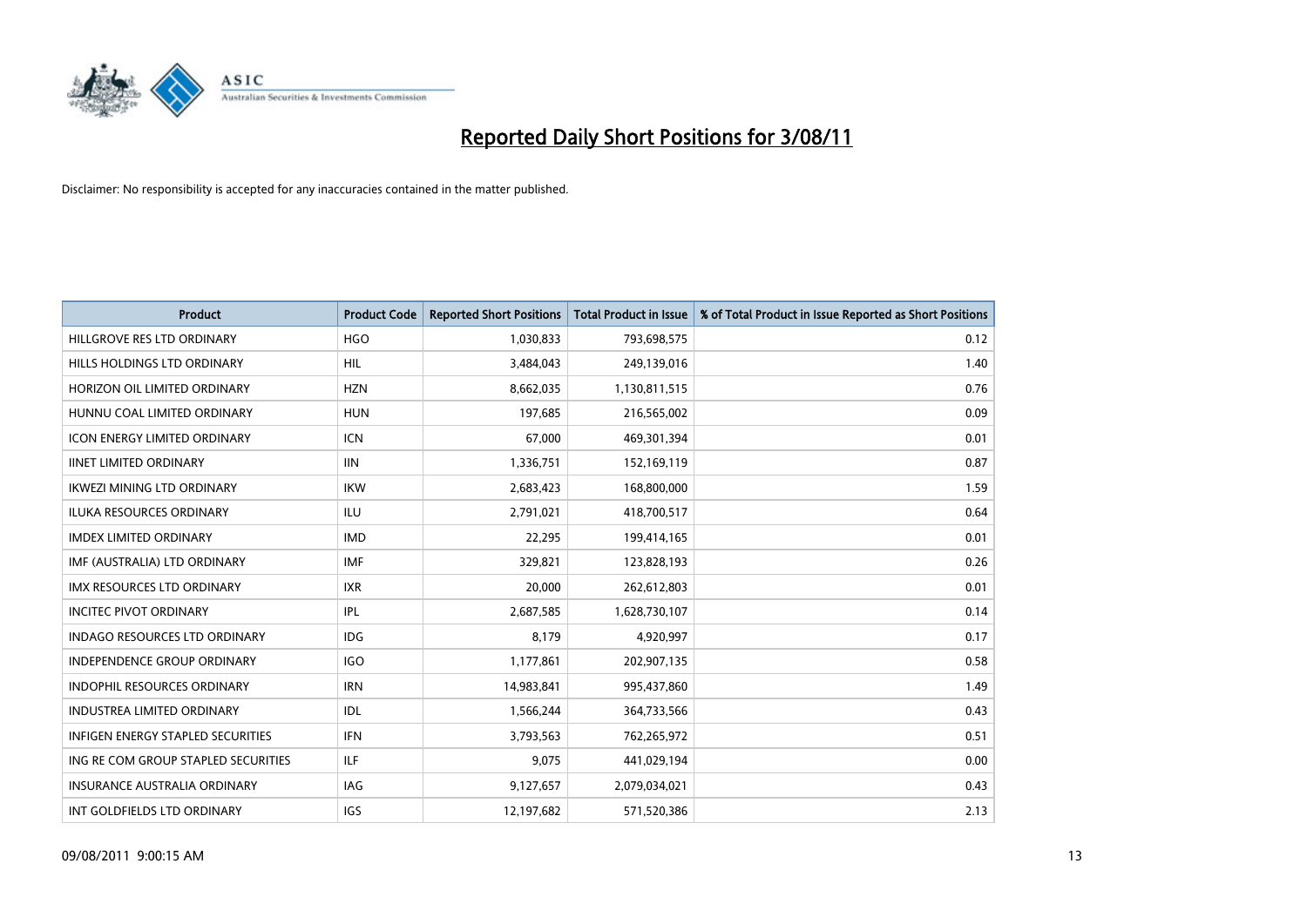

| <b>Product</b>                                  | <b>Product Code</b> | <b>Reported Short Positions</b> | <b>Total Product in Issue</b> | % of Total Product in Issue Reported as Short Positions |
|-------------------------------------------------|---------------------|---------------------------------|-------------------------------|---------------------------------------------------------|
| INTEGRA MINING LTD, ORDINARY                    | <b>IGR</b>          | 5,110,176                       | 841,525,727                   | 0.60                                                    |
| <b>INTREPID MINES ORDINARY</b>                  | <b>IAU</b>          | 5,323,061                       | 522,300,939                   | 1.03                                                    |
| <b>INVESTA OFFICE FUND STAPLED SECURITIES</b>   | <b>IOF</b>          | 9,702,210                       | 2,729,071,212                 | 0.33                                                    |
| <b>INVOCARE LIMITED ORDINARY</b>                | <b>IVC</b>          | 918,335                         | 107,912,897                   | 0.85                                                    |
| <b>ION LIMITED ORDINARY</b>                     | <b>ION</b>          | 164,453                         | 256,365,105                   | 0.06                                                    |
| <b>IOOF HOLDINGS LTD ORDINARY</b>               | IFL.                | 1,185,688                       | 229,794,395                   | 0.50                                                    |
| <b>IRESS MARKET TECH. ORDINARY</b>              | <b>IRE</b>          | 2,048,352                       | 126,992,462                   | 1.61                                                    |
| <b>IRON ORE HOLDINGS ORDINARY</b>               | <b>IOH</b>          | 43,583                          | 166,087,005                   | 0.02                                                    |
| ISHARES MSCI AUS 200 ISHARES MSCI AUS 200       | IOZ                 | 29,976                          | 2,400,836                     | 1.25                                                    |
| ISHARES MSCI EM MKTS CDI 1:1                    | <b>IEM</b>          | 18,083                          | 425,700,000                   | 0.00                                                    |
| <b>ISHARES S&amp;P 500 CDI 1:1</b>              | <b>IVV</b>          | 16,162                          | 116,350,000                   | 0.01                                                    |
| ISHARES S&P HIGH DIV ISHARES S&P HIGH DIV       | <b>IHD</b>          | 6,253                           | 2,300,931                     | 0.27                                                    |
| ISHARES SMALL ORDS ISHARES SMALL ORDS           | <b>ISO</b>          | 78,354                          | 3,901,916                     | 2.01                                                    |
| <b>ISOFT GROUP LIMITED ORDINARY</b>             | <b>ISF</b>          | 944.144                         | 1,076,986,272                 | 0.09                                                    |
| <b>IVANHOE AUSTRALIA ORDINARY</b>               | <b>IVA</b>          | 90,404                          | 418,709,553                   | 0.01                                                    |
| <b>JAMES HARDIE INDUST CHESS DEPOSITARY INT</b> | <b>IHX</b>          | 24,287,934                      | 437,311,611                   | 5.52                                                    |
| <b>JAMESON RESOURCES ORDINARY</b>               | <b>JAL</b>          | 1,600,000                       | 95,828,865                    | 1.67                                                    |
| <b>JB HI-FI LIMITED ORDINARY</b>                | <b>IBH</b>          | 17,733,137                      | 98,535,763                    | 17.99                                                   |
| <b>JUPITER MINES ORDINARY</b>                   | <b>IMS</b>          | 26,255                          | 1,561,035,037                 | 0.00                                                    |
| <b>KAGARA LTD ORDINARY</b>                      | KZL                 | 9,076,241                       | 717,943,836                   | 1.26                                                    |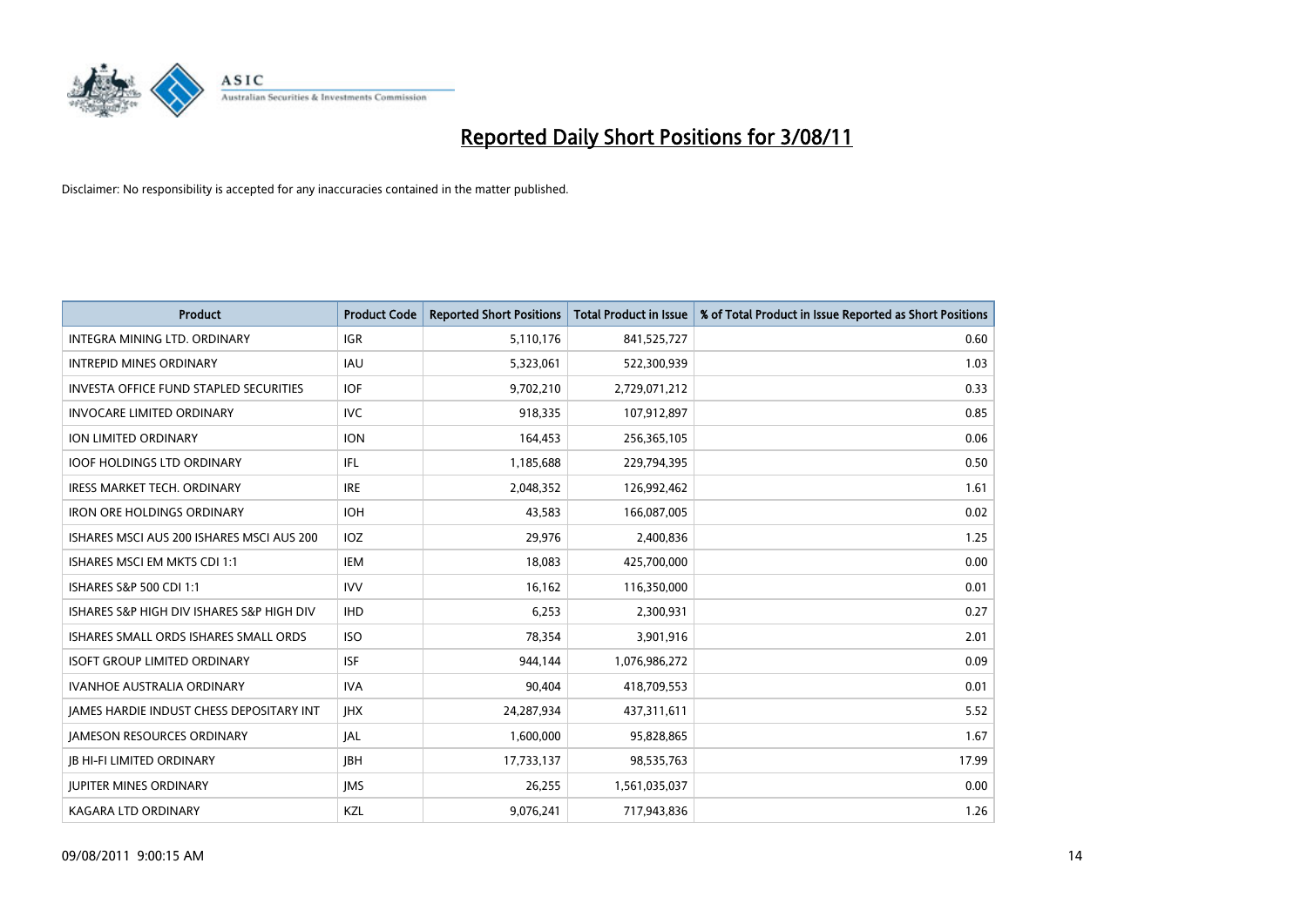

| <b>Product</b>                        | <b>Product Code</b> | <b>Reported Short Positions</b> | <b>Total Product in Issue</b> | % of Total Product in Issue Reported as Short Positions |
|---------------------------------------|---------------------|---------------------------------|-------------------------------|---------------------------------------------------------|
| KAIRIKI ENERGY LTD RIGHTS 19-AUG-11   | <b>KIKRB</b>        | 840,000                         | 1,781,283,996                 | 0.05                                                    |
| KANGAROO RES LTD ORDINARY             | <b>KRL</b>          | 716,472                         | 3,434,430,012                 | 0.02                                                    |
| KAROON GAS AUSTRALIA ORDINARY         | <b>KAR</b>          | 1,801,688                       | 221,420,769                   | 0.81                                                    |
| KATHMANDU HOLD LTD ORDINARY           | <b>KMD</b>          | 1,045,331                       | 200,000,000                   | 0.51                                                    |
| <b>KEYBRIDGE CAPITAL ORDINARY</b>     | <b>KBC</b>          | 5,999                           | 172,070,564                   | 0.00                                                    |
| KIMBERLEY METALS LTD ORDINARY         | <b>KBL</b>          | 1,820                           | 164,452,978                   | 0.00                                                    |
| KINGSGATE CONSOLID, ORDINARY          | <b>KCN</b>          | 2,541,543                       | 135,338,157                   | 1.85                                                    |
| KINGSROSE MINING LTD ORDINARY         | <b>KRM</b>          | 513,466                         | 265,488,064                   | 0.19                                                    |
| LEIGHTON HOLDINGS ORDINARY            | LEI                 | 6,680,487                       | 336,515,596                   | 1.97                                                    |
| LEND LEASE GROUP UNIT/ORD STAPLED     | LLC                 | 2,595,109                       | 570,915,669                   | 0.42                                                    |
| LEYSHON RESOURCES ORDINARY            | <b>LRL</b>          |                                 | 246,525,724                   | 0.00                                                    |
| LINC ENERGY LTD ORDINARY              | <b>LNC</b>          | 6,240,311                       | 503,418,900                   | 1.23                                                    |
| LIQUEFIED NATURAL ORDINARY            | <b>LNG</b>          | 370,140                         | 267,699,015                   | 0.14                                                    |
| LUDOWICI LIMITED ORDINARY             | LDW                 | 6,496                           | 29,353,354                    | 0.02                                                    |
| LYNAS CORPORATION ORDINARY            | <b>LYC</b>          | 42,284,256                      | 1,713,646,913                 | 2.51                                                    |
| M2 TELECOMMUNICATION ORDINARY         | <b>MTU</b>          | 3.791                           | 123,731,285                   | 0.00                                                    |
| <b>MACA LIMITED ORDINARY</b>          | <b>MLD</b>          | 1,386                           | 150,000,000                   | 0.00                                                    |
| MACARTHUR COAL ORDINARY               | <b>MCC</b>          | 859,168                         | 302,092,343                   | 0.26                                                    |
| <b>MACMAHON HOLDINGS ORDINARY</b>     | <b>MAH</b>          | 6,439,728                       | 733,711,705                   | 0.89                                                    |
| MACO ATLAS ROADS GRP ORDINARY STAPLED | <b>MOA</b>          | 5,839,024                       | 452,345,907                   | 1.27                                                    |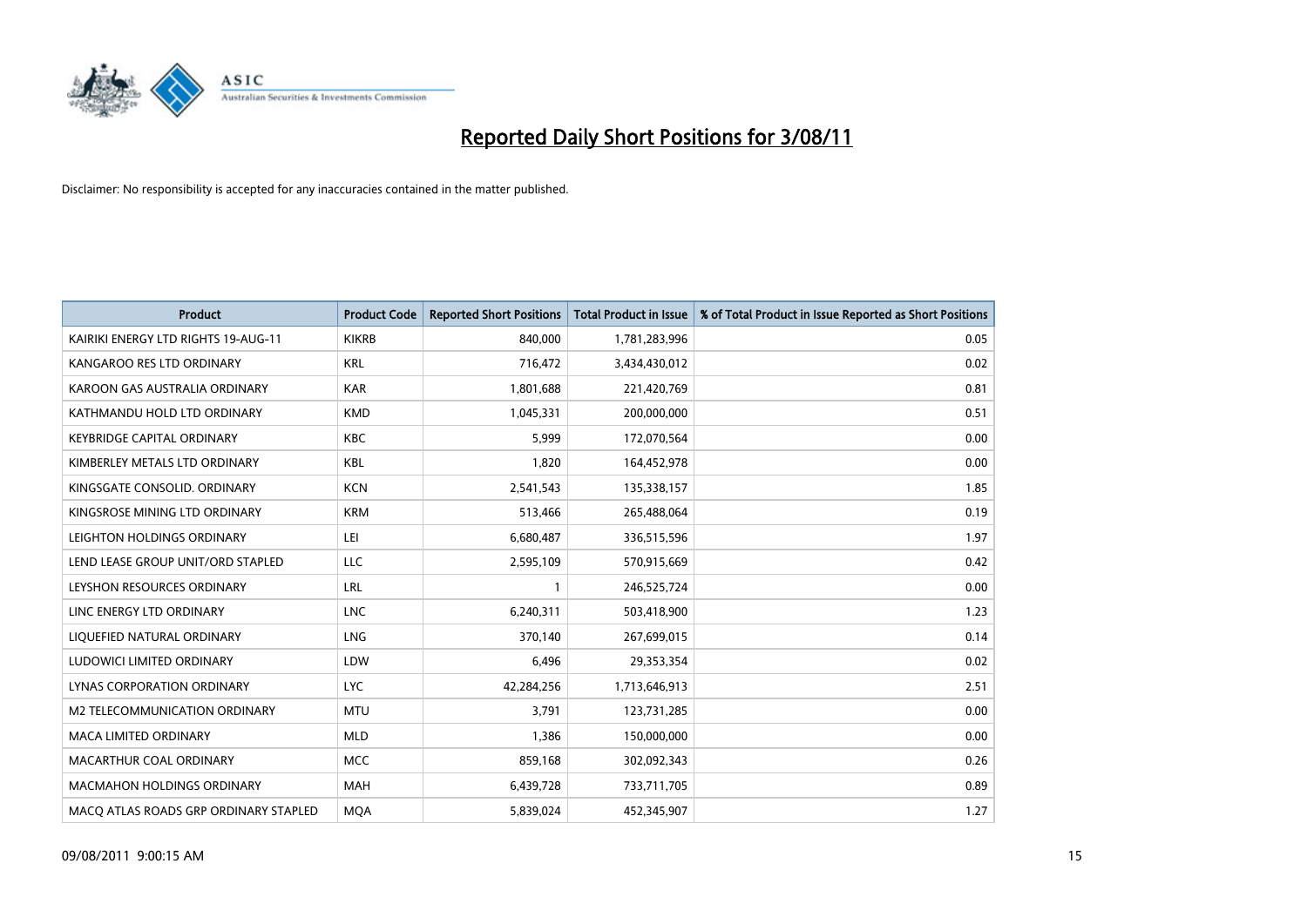

| <b>Product</b>                  | <b>Product Code</b> | <b>Reported Short Positions</b> | <b>Total Product in Issue</b> | % of Total Product in Issue Reported as Short Positions |
|---------------------------------|---------------------|---------------------------------|-------------------------------|---------------------------------------------------------|
| MACQUARIE GROUP LTD ORDINARY    | <b>MQG</b>          | 5,346,932                       | 348,276,927                   | 1.51                                                    |
| MAP GROUP STAPLED US PROHIBIT.  | <b>MAP</b>          | 5,279,842                       | 1,861,210,782                 | 0.26                                                    |
| MATRIX C & E LTD ORDINARY       | <b>MCE</b>          | 93,675                          | 77,081,507                    | 0.12                                                    |
| MCMILLAN SHAKESPEARE ORDINARY   | <b>MMS</b>          | 5,688                           | 68,081,810                    | 0.00                                                    |
| <b>MCPHERSON'S LTD ORDINARY</b> | <b>MCP</b>          | 231,785                         | 72,401,758                    | 0.32                                                    |
| MEDUSA MINING LTD ORDINARY      | <b>MML</b>          | 1,787,287                       | 188,233,911                   | 0.95                                                    |
| MELBOURNE IT LIMITED ORDINARY   | <b>MLB</b>          | 178,636                         | 80,662,621                    | 0.23                                                    |
| MEO AUSTRALIA LTD ORDINARY      | <b>MEO</b>          | 630,218                         | 539,913,260                   | 0.10                                                    |
| <b>MERMAID MARINE ORDINARY</b>  | <b>MRM</b>          | 2,026,360                       | 215,376,756                   | 0.93                                                    |
| MESOBLAST LIMITED ORDINARY      | <b>MSB</b>          | 1,627,060                       | 280,425,258                   | 0.58                                                    |
| METALS X LIMITED ORDINARY       | <b>MLX</b>          | 326,940                         | 1,365,661,782                 | 0.03                                                    |
| METCASH LIMITED ORDINARY        | <b>MTS</b>          | 31,448,322                      | 768,928,924                   | 4.10                                                    |
| METGASCO LIMITED ORDINARY       | <b>MEL</b>          | 606,046                         | 276,213,791                   | 0.22                                                    |
| METMINCO LIMITED ORDINARY       | <b>MNC</b>          | 2,679,734                       | 1,462,616,146                 | 0.19                                                    |
| MHM METALS LIMITED ORDINARY     | <b>MHM</b>          | 92,826                          | 102,252,570                   | 0.09                                                    |
| MICLYN EXP OFFSHR ORDINARY      | <b>MIO</b>          | 306,222                         | 274,618,684                   | 0.10                                                    |
| MINARA RESOURCES ORDINARY       | <b>MRE</b>          | 17,094,823                      | 1,169,424,487                 | 1.46                                                    |
| MINCOR RESOURCES NL ORDINARY    | <b>MCR</b>          | 1,434,821                       | 200,608,804                   | 0.70                                                    |
| MINEMAKERS LIMITED ORDINARY     | <b>MAK</b>          | 44,227                          | 227,003,950                   | 0.02                                                    |
| MINERAL DEPOSITS ORDINARY       | <b>MDL</b>          | 211,633                         | 83,538,786                    | 0.25                                                    |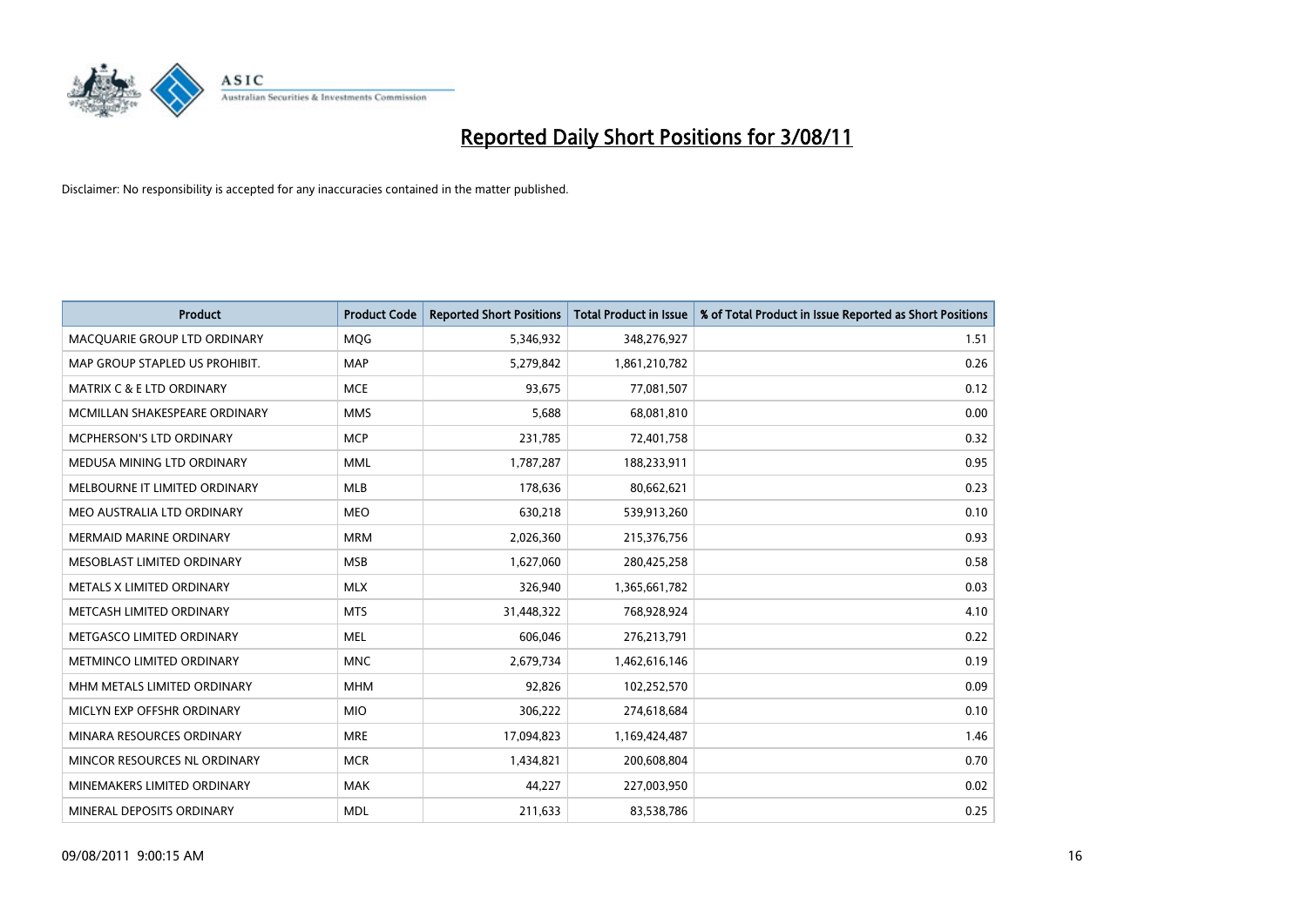

| <b>Product</b>                       | <b>Product Code</b> | <b>Reported Short Positions</b> | Total Product in Issue | % of Total Product in Issue Reported as Short Positions |
|--------------------------------------|---------------------|---------------------------------|------------------------|---------------------------------------------------------|
| MINERAL RESOURCES, ORDINARY          | <b>MIN</b>          | 469,280                         | 169,208,017            | 0.27                                                    |
| MIRABELA NICKEL LTD ORDINARY         | <b>MBN</b>          | 12,049,335                      | 491,781,237            | 2.44                                                    |
| MIRVAC GROUP STAPLED SECURITIES      | <b>MGR</b>          | 25,008,460                      | 3,416,924,188          | 0.71                                                    |
| MISSION NEWENERGY ORDINARY           | <b>MBT</b>          | 1,400                           | 8,598,971              | 0.02                                                    |
| MOLOPO ENERGY LTD ORDINARY           | <b>MPO</b>          | 1,511,003                       | 245,579,810            | 0.61                                                    |
| MOLY MINES LIMITED ORDINARY          | <b>MOL</b>          | 29                              | 384,893,989            | 0.00                                                    |
| <b>MONADELPHOUS GROUP ORDINARY</b>   | <b>MND</b>          | 739.427                         | 87,576,827             | 0.82                                                    |
| MORTGAGE CHOICE LTD ORDINARY         | <b>MOC</b>          | 1,345                           | 119,948,255            | 0.00                                                    |
| <b>MOUNT GIBSON IRON ORDINARY</b>    | <b>MGX</b>          | 13,661,793                      | 1,082,570,693          | 1.25                                                    |
| MSF SUGAR LIMITED ORDINARY           | <b>MSF</b>          | 19,208                          | 69,165,378             | 0.03                                                    |
| <b>MULTIPLEX SITES SITES</b>         | <b>MXUPA</b>        | 172                             | 4,500,000              | 0.00                                                    |
| <b>MURCHISON METALS LTD ORDINARY</b> | <b>MMX</b>          | 13,051,058                      | 437,309,555            | 2.95                                                    |
| <b>MYER HOLDINGS LTD ORDINARY</b>    | <b>MYR</b>          | 29,178,731                      | 582,947,884            | 5.01                                                    |
| <b>MYSTATE LIMITED ORDINARY</b>      | <b>MYS</b>          | 1,400                           | 67,439,158             | 0.00                                                    |
| NATIONAL AUST. BANK ORDINARY         | <b>NAB</b>          | 13,872,082                      | 2,201,147,145          | 0.59                                                    |
| NATURAL FUEL LIMITED ORDINARY        | <b>NFL</b>          |                                 | 1,121,912              | 0.00                                                    |
| NAVIGATOR RESOURCES ORDINARY         | <b>NAV</b>          | 228,150                         | 465,791,748            | 0.05                                                    |
| NAVITAS LIMITED ORDINARY             | <b>NVT</b>          | 3,020,975                       | 375,230,115            | 0.79                                                    |
| NEPTUNE MARINE ORDINARY              | <b>NMS</b>          | 697,533                         | 1,748,545,632          | 0.04                                                    |
| NEW HOPE CORPORATION ORDINARY        | <b>NHC</b>          | 731,854                         | 830,230,549            | 0.09                                                    |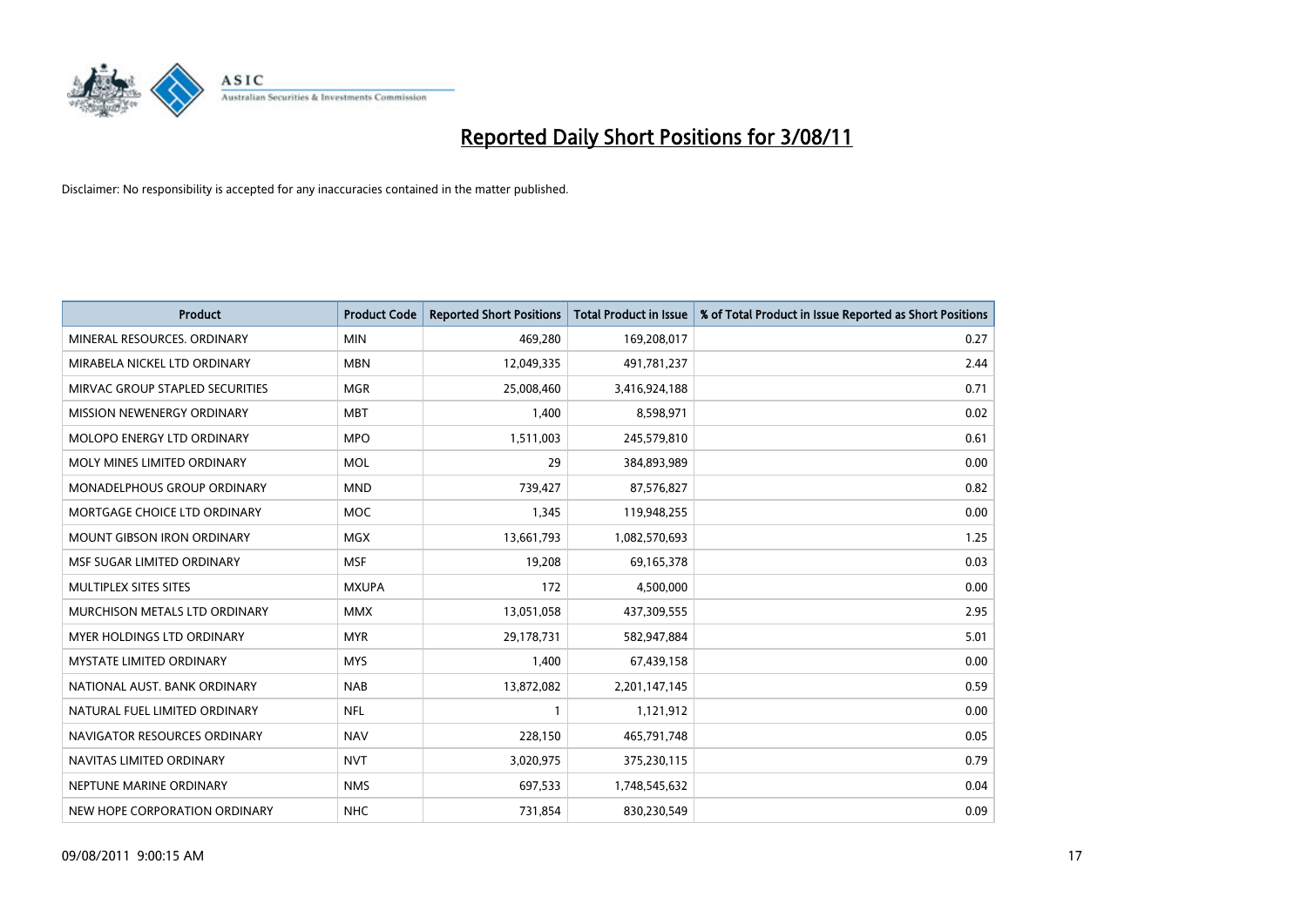

| <b>Product</b>                        | <b>Product Code</b> | <b>Reported Short Positions</b> | <b>Total Product in Issue</b> | % of Total Product in Issue Reported as Short Positions |
|---------------------------------------|---------------------|---------------------------------|-------------------------------|---------------------------------------------------------|
| NEWCREST MINING ORDINARY              | <b>NCM</b>          | 4,705,732                       | 765,000,000                   | 0.58                                                    |
| NEWS CORP A NON-VOTING CDI            | <b>NWSLV</b>        | 4,333,874                       | 1,829,970,301                 | 0.23                                                    |
| NEWS CORP B VOTING CDI                | <b>NWS</b>          | 5,267,717                       | 798,520,953                   | 0.67                                                    |
| NEXBIS LIMITED ORDINARY               | <b>NBS</b>          | 63,733                          | 798,356,704                   | 0.01                                                    |
| NEXUS ENERGY LIMITED ORDINARY         | <b>NXS</b>          | 18,909,874                      | 1,326,337,066                 | 1.43                                                    |
| NIB HOLDINGS LIMITED ORDINARY         | <b>NHF</b>          | 267,484                         | 466,733,110                   | 0.06                                                    |
| NICK SCALI LIMITED ORDINARY           | <b>NCK</b>          | 35,846                          | 81,000,000                    | 0.04                                                    |
| NIDO PETROLEUM ORDINARY               | <b>NDO</b>          | 261,397                         | 1,389,163,151                 | 0.01                                                    |
| NOBLE MINERAL RES ORDINARY            | <b>NMG</b>          | 755,001                         | 397,574,003                   | 0.19                                                    |
| NORTHERN CREST ORDINARY               | <b>NOC</b>          | 24,345                          | 133,484,723                   | 0.02                                                    |
| NORTHERN IRON LTD ORDINARY            | <b>NFE</b>          | 776,714                         | 336,084,863                   | 0.23                                                    |
| NRW HOLDINGS LIMITED ORDINARY         | <b>NWH</b>          | 387,895                         | 278,888,011                   | 0.13                                                    |
| NUCOAL RESOURCES NL ORDINARY          | <b>NCR</b>          | 69,476                          | 437,193,340                   | 0.02                                                    |
| NUFARM LIMITED ORDINARY               | <b>NUF</b>          | 3,368,593                       | 261,833,005                   | 1.29                                                    |
| NYOTA MINERALS LTD ORDINARY           | <b>NYO</b>          | 197,000                         | 477,948,263                   | 0.04                                                    |
| <b>OAKTON LIMITED ORDINARY</b>        | <b>OKN</b>          | 642,345                         | 93,800,235                    | 0.69                                                    |
| OCEANAGOLD CORP. CHESS DEPOSITARY INT | <b>OGC</b>          | 278,936                         | 262,600,385                   | 0.10                                                    |
| OCEANIA CAPITAL LTD ORDINARY          | <b>OCP</b>          | 2,500                           | 91,921,295                    | 0.00                                                    |
| OIL SEARCH LTD ORDINARY               | <b>OSH</b>          | 11,701,833                      | 1,320,648,378                 | 0.86                                                    |
| OM HOLDINGS LIMITED ORDINARY          | OMH                 | 9,520,246                       | 504,105,150                   | 1.90                                                    |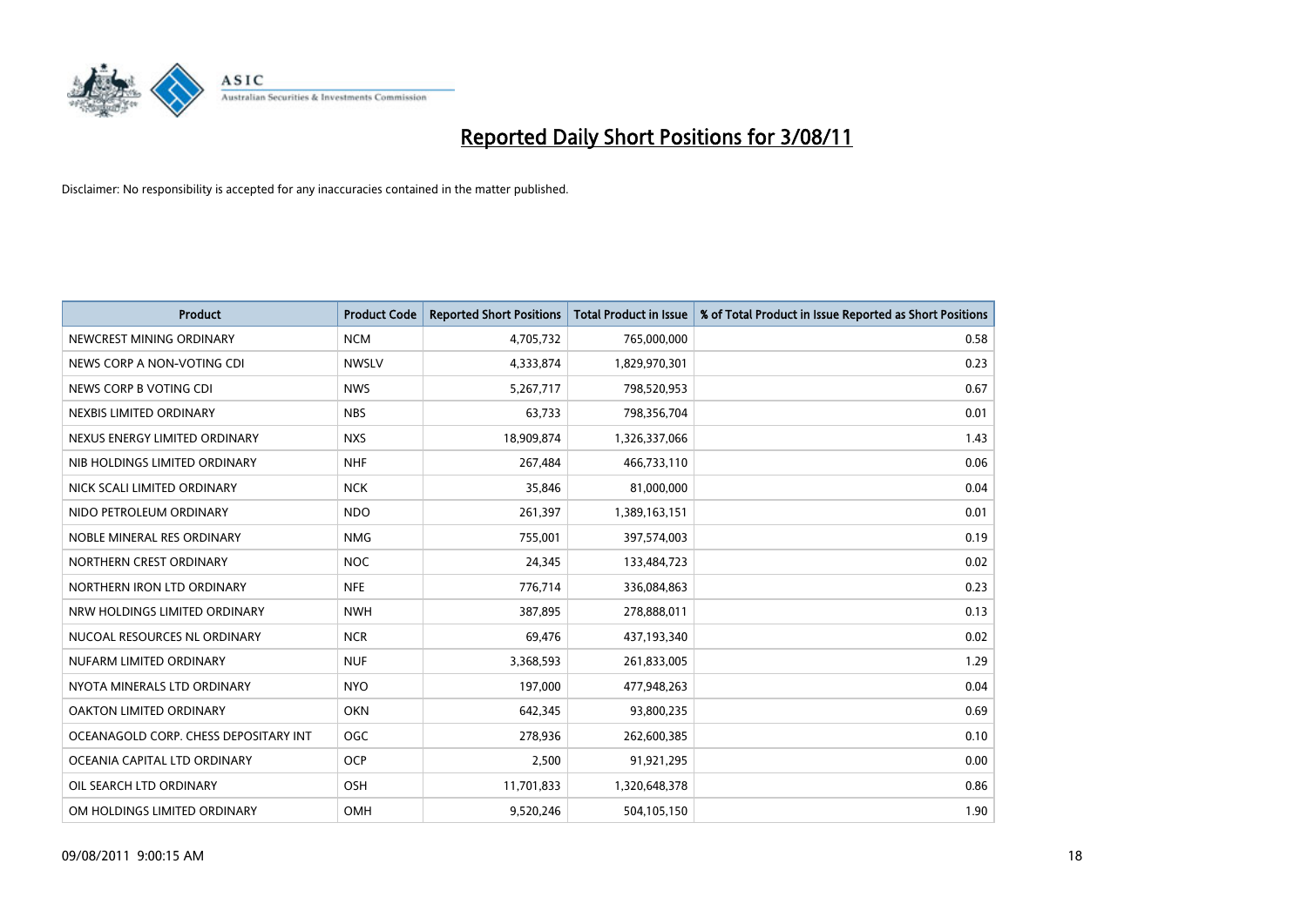

| <b>Product</b>                   | <b>Product Code</b> | <b>Reported Short Positions</b> | <b>Total Product in Issue</b> | % of Total Product in Issue Reported as Short Positions |
|----------------------------------|---------------------|---------------------------------|-------------------------------|---------------------------------------------------------|
| <b>ONESTEEL LIMITED ORDINARY</b> | OST                 | 20,538,672                      | 1,338,106,652                 | 1.50                                                    |
| ORICA LIMITED ORDINARY           | ORI                 | 2,164,358                       | 363,966,570                   | 0.58                                                    |
| ORIGIN ENERGY ORDINARY           | <b>ORG</b>          | 1,959,990                       | 1,064,549,259                 | 0.19                                                    |
| OROCOBRE LIMITED ORDINARY        | <b>ORE</b>          | 100,449                         | 103,188,894                   | 0.09                                                    |
| OROTONGROUP LIMITED ORDINARY     | ORL                 | 115,935                         | 40,880,902                    | 0.28                                                    |
| OTTO ENERGY LIMITED ORDINARY     | OEL                 | 109,204                         | 1,138,290,071                 | 0.01                                                    |
| OZ MINERALS ORDINARY             | <b>OZL</b>          | 5,963,786                       | 323,877,514                   | 1.84                                                    |
| PACIFIC BRANDS ORDINARY          | <b>PBG</b>          | 13,102,453                      | 931,386,248                   | 1.43                                                    |
| PALADIN ENERGY LTD ORDINARY      | <b>PDN</b>          | 17,051,390                      | 777,698,217                   | 2.21                                                    |
| PANAUST LIMITED ORDINARY         | <b>PNA</b>          | 12,595,027                      | 593,867,443                   | 2.11                                                    |
| PANORAMIC RESOURCES ORDINARY     | PAN                 | 1,435,857                       | 207,050,710                   | 0.69                                                    |
| PAPERLINX LIMITED ORDINARY       | <b>PPX</b>          | 5,877,145                       | 603,580,761                   | 0.98                                                    |
| PAPILLON RES LTD ORDINARY        | PIR                 | 405,974                         | 204,675,658                   | 0.20                                                    |
| PATTIES FOODS LTD ORDINARY       | PFL                 |                                 | 138,989,223                   | 0.00                                                    |
| PEAK RESOURCES ORDINARY          | <b>PEK</b>          | 88,512                          | 155,979,643                   | 0.06                                                    |
| PEET LIMITED ORDINARY            | <b>PPC</b>          | 105,775                         | 318,038,544                   | 0.02                                                    |
| PENINSULA ENERGY LTD ORDINARY    | <b>PEN</b>          | 2,883,879                       | 2,099,337,752                 | 0.14                                                    |
| PERILYA LIMITED ORDINARY         | PEM                 | 344,656                         | 526,075,563                   | 0.07                                                    |
| PERPETUAL LIMITED ORDINARY       | <b>PPT</b>          | 2,495,157                       | 44,671,129                    | 5.55                                                    |
| PERSEUS MINING LTD ORDINARY      | PRU                 | 4,107,600                       | 425,667,088                   | 0.97                                                    |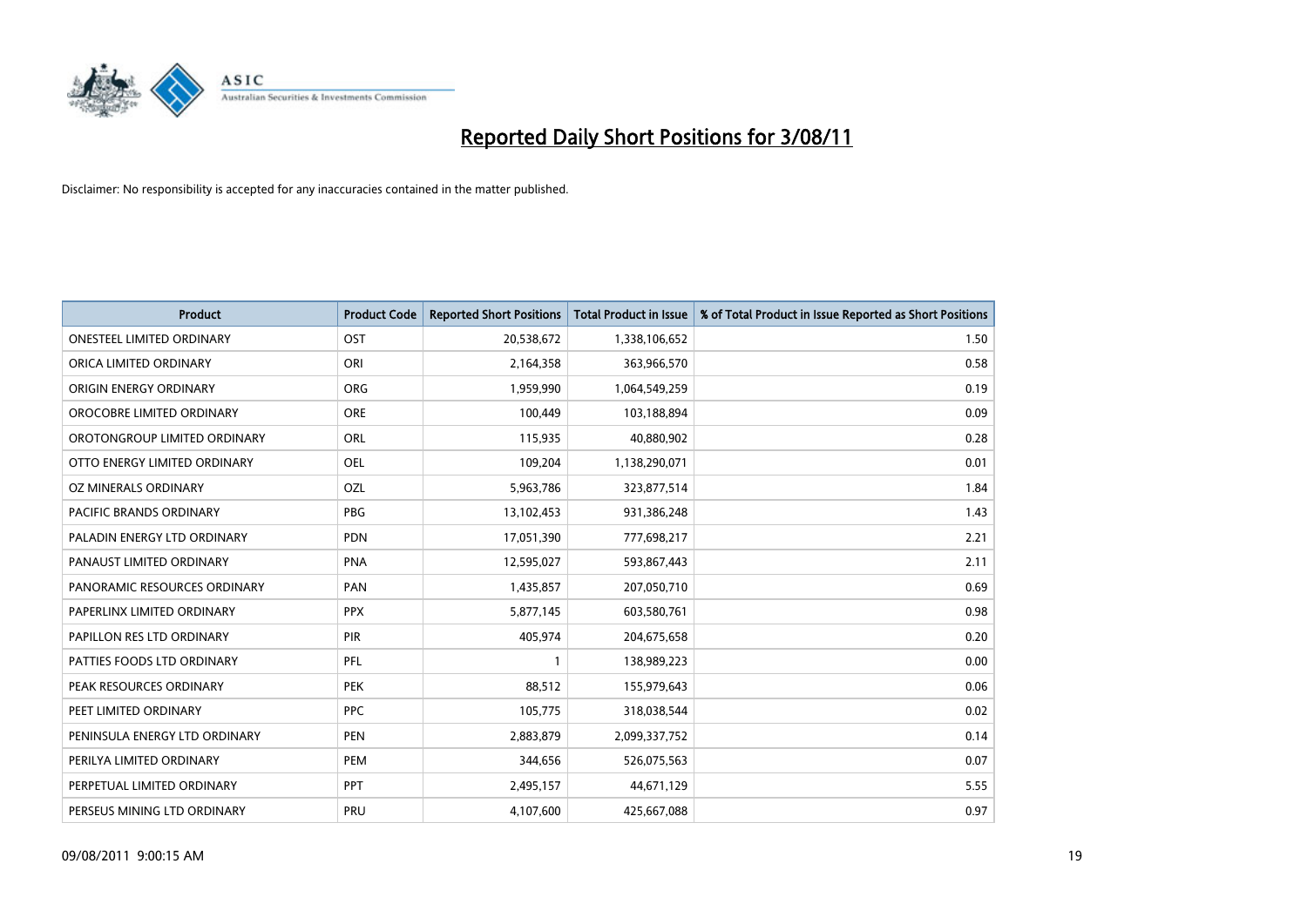

| <b>Product</b>                      | <b>Product Code</b> | <b>Reported Short Positions</b> | Total Product in Issue | % of Total Product in Issue Reported as Short Positions |
|-------------------------------------|---------------------|---------------------------------|------------------------|---------------------------------------------------------|
| PETSEC ENERGY ORDINARY              | <b>PSA</b>          | 223,332                         | 231,283,622            | 0.10                                                    |
| PHARMAXIS LTD ORDINARY              | <b>PXS</b>          | 2,135,764                       | 228,290,309            | 0.93                                                    |
| PHOTON GROUP LTD ORDINARY           | <b>PGA</b>          | 250,510                         | 1,540,886,866          | 0.02                                                    |
| PLATINUM ASSET ORDINARY             | <b>PTM</b>          | 8,009,481                       | 561,347,878            | 1.44                                                    |
| PLATINUM AUSTRALIA ORDINARY         | PLA                 | 5,231,758                       | 392,430,039            | 1.33                                                    |
| PLATINUM CAPITAL LTD ORDINARY       | <b>PMC</b>          |                                 | 164,959,410            | 0.00                                                    |
| PMP LIMITED ORDINARY                | <b>PMP</b>          | 54,925                          | 329,879,212            | 0.01                                                    |
| PORT BOUVARD LIMITED ORDINARY       | PBD                 | 6,754                           | 593,868,295            | 0.00                                                    |
| PRANA BIOTECHNOLOGY ORDINARY        | PBT                 | 373,040                         | 275,286,783            | 0.14                                                    |
| PREMIER INVESTMENTS ORDINARY        | <b>PMV</b>          | 550,035                         | 155,062,831            | 0.35                                                    |
| PRIMA BIOMED LTD ORDINARY           | <b>PRR</b>          | 5,485,000                       | 1,003,115,222          | 0.55                                                    |
| PRIMARY HEALTH CARE ORDINARY        | PRY                 | 5,310,591                       | 497,469,803            | 1.07                                                    |
| PRIME MEDIA GRP LTD ORDINARY        | PRT                 | $\overline{2}$                  | 366,330,303            | 0.00                                                    |
| PRIMEAG AUSTRALIA ORDINARY          | PAG                 | 5,868,174                       | 223,375,665            | 2.63                                                    |
| PROGEN PHARMACEUTIC ORDINARY        | PGL                 | 151,596                         | 24,709,097             | 0.61                                                    |
| PROGRAMMED ORDINARY                 | <b>PRG</b>          | 854,028                         | 118,169,908            | 0.71                                                    |
| <b>PSIVIDA CORP CDI 1:1</b>         | <b>PVA</b>          | 6,878                           | 8,862,492              | 0.08                                                    |
| <b>QANTAS AIRWAYS ORDINARY</b>      | QAN                 | 32,846,519                      | 2,265,123,620          | 1.46                                                    |
| <b>OBE INSURANCE GROUP ORDINARY</b> | <b>OBE</b>          | 21,469,551                      | 1,092,654,587          | 1.90                                                    |
| OR NATIONAL LIMITED ORDINARY        | <b>ORN</b>          | 22,852,399                      | 2,440,000,000          | 0.93                                                    |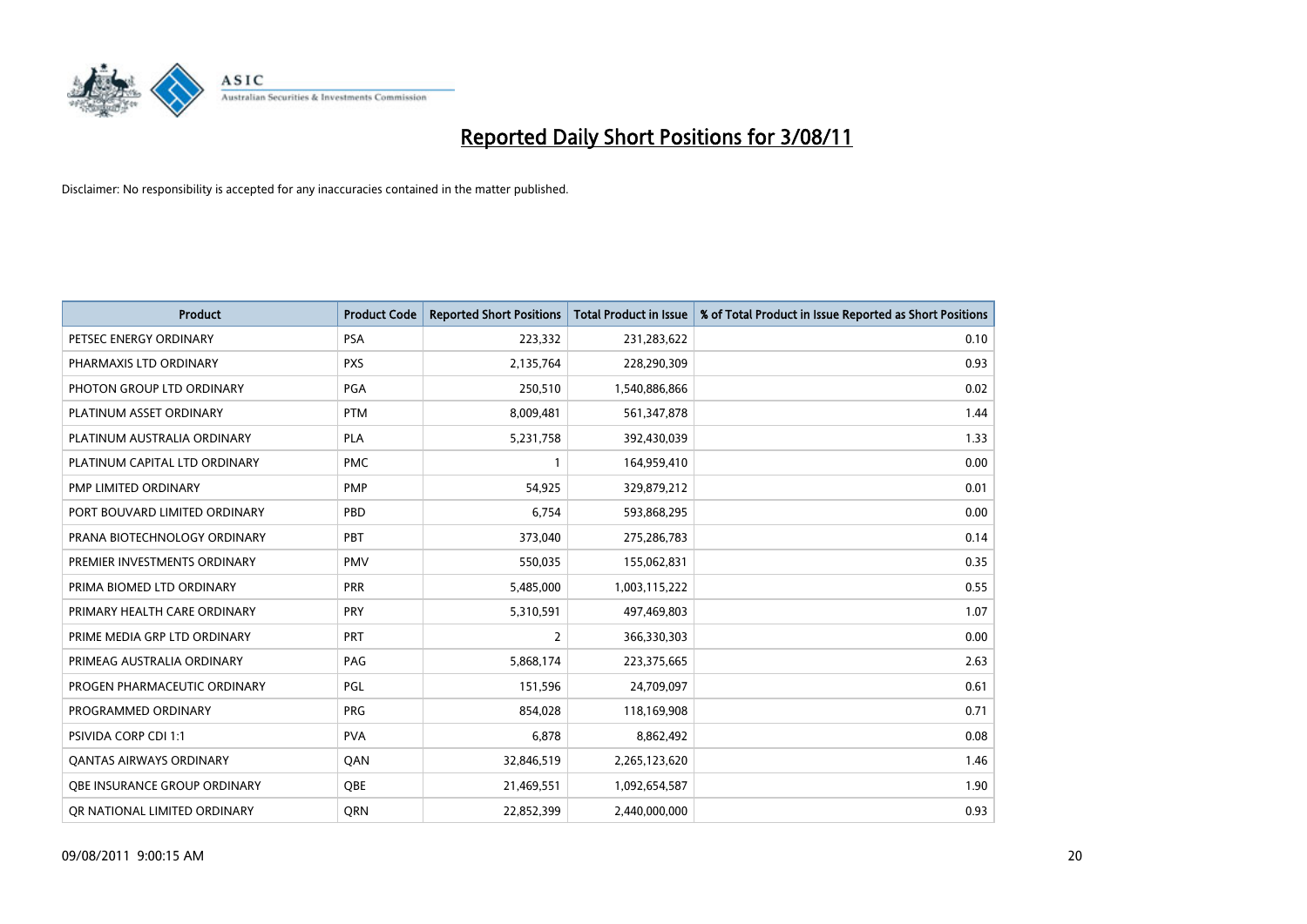

| <b>Product</b>                       | <b>Product Code</b> | <b>Reported Short Positions</b> | <b>Total Product in Issue</b> | % of Total Product in Issue Reported as Short Positions |
|--------------------------------------|---------------------|---------------------------------|-------------------------------|---------------------------------------------------------|
| <b>QUBE LOGISTICS ORDINARY UNITS</b> | <b>QUB</b>          | 3,579,447                       | 610,839,329                   | 0.59                                                    |
| RAMELIUS RESOURCES ORDINARY          | <b>RMS</b>          | 156,505                         | 291,767,215                   | 0.05                                                    |
| RAMSAY HEALTH CARE ORDINARY          | <b>RHC</b>          | 1,334,946                       | 202,081,252                   | 0.65                                                    |
| <b>RCR TOMLINSON ORDINARY</b>        | <b>RCR</b>          | 68,067                          | 132,010,172                   | 0.05                                                    |
| <b>REA GROUP ORDINARY</b>            | <b>REA</b>          | 15,781                          | 130,401,680                   | 0.00                                                    |
| <b>RED FORK ENERGY ORDINARY</b>      | <b>RFE</b>          | 7,696                           | 269,769,853                   | 0.00                                                    |
| REDBANK ENERGY LTD ORDINARY          | AEJ                 | 13                              | 786,287                       | 0.00                                                    |
| REDFLEX HOLDINGS ORDINARY            | <b>RDF</b>          | 10                              | 110,345,599                   | 0.00                                                    |
| REED RESOURCES LTD ORDINARY          | <b>RDR</b>          | 313,747                         | 264,742,501                   | 0.12                                                    |
| <b>REGIS RESOURCES ORDINARY</b>      | <b>RRL</b>          | 1,494,061                       | 432,523,680                   | 0.34                                                    |
| RESMED INC CDI 10:1                  | <b>RMD</b>          | 10,578,527                      | 1,545,678,330                 | 0.66                                                    |
| RESOLUTE MINING ORDINARY             | <b>RSG</b>          | 8,200,262                       | 467,638,948                   | 1.73                                                    |
| <b>RESOURCE GENERATION ORDINARY</b>  | <b>RES</b>          | 314,311                         | 262,895,652                   | 0.12                                                    |
| REVERSE CORP LIMITED ORDINARY        | <b>REF</b>          | 25,141                          | 92,382,175                    | 0.03                                                    |
| <b>REX MINERALS LIMITED ORDINARY</b> | <b>RXM</b>          | 1,074,478                       | 153,635,519                   | 0.70                                                    |
| <b>RHG LIMITED ORDINARY</b>          | <b>RHG</b>          | 386,292                         | 318,092,978                   | 0.12                                                    |
| <b>RIALTO ENERGY ORDINARY</b>        | <b>RIA</b>          | 358,202                         | 375,006,264                   | 0.10                                                    |
| RIDLEY CORPORATION ORDINARY          | <b>RIC</b>          | 809,655                         | 307,817,071                   | 0.26                                                    |
| RIO TINTO LIMITED ORDINARY           | <b>RIO</b>          | 14,962,453                      | 435,758,720                   | 3.39                                                    |
| RIVERCITY MOTORWAY STAPLED           | <b>RCY</b>          | 132,000                         | 957,010,115                   | 0.01                                                    |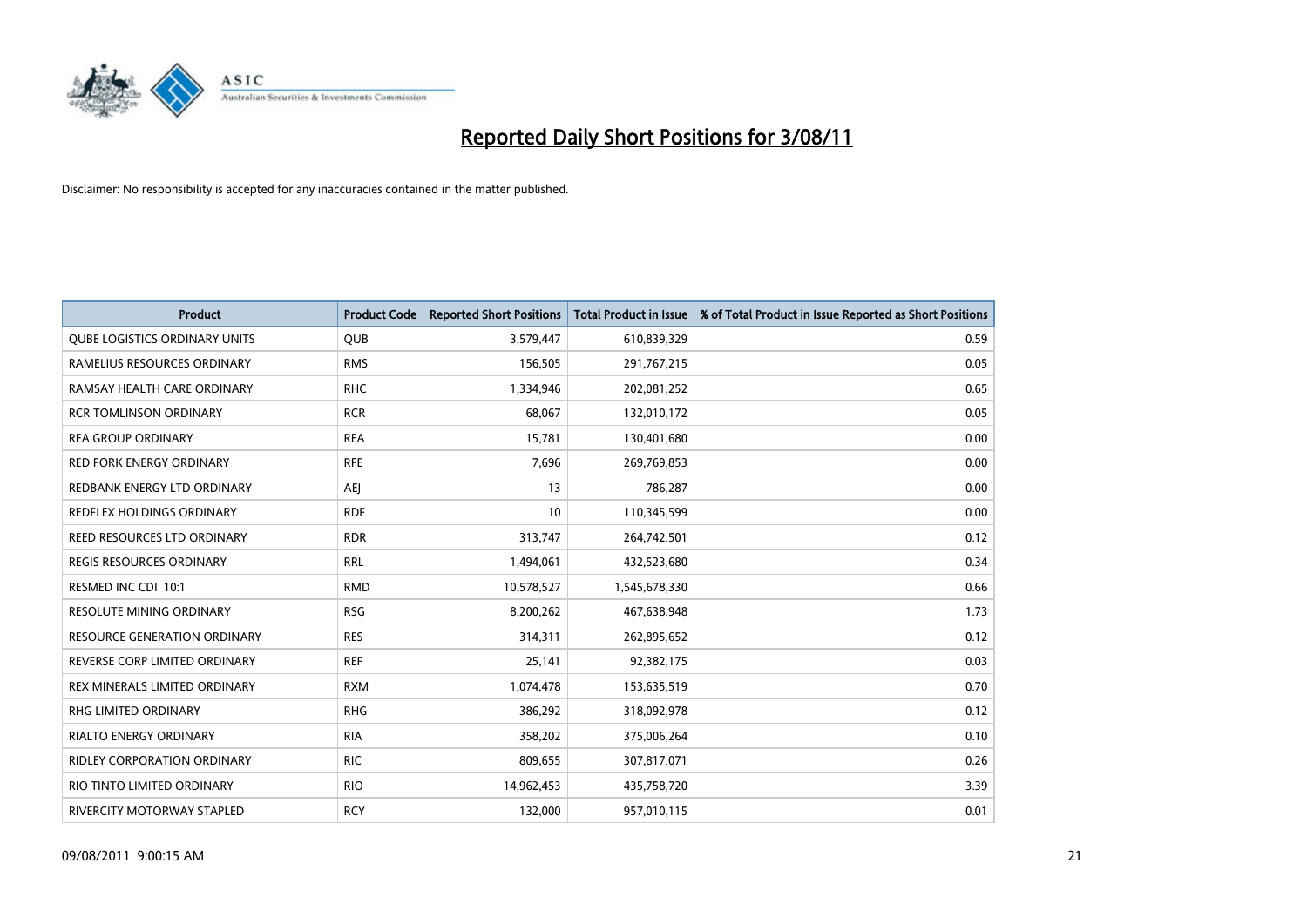

| <b>Product</b>                | <b>Product Code</b> | <b>Reported Short Positions</b> | <b>Total Product in Issue</b> | % of Total Product in Issue Reported as Short Positions |
|-------------------------------|---------------------|---------------------------------|-------------------------------|---------------------------------------------------------|
| ROBUST RESOURCES ORDINARY     | <b>ROL</b>          | 1,131,090                       | 84,944,097                    | 1.33                                                    |
| ROC OIL COMPANY ORDINARY      | <b>ROC</b>          | 1,185,885                       | 713,254,560                   | 0.16                                                    |
| ROYAL WOLF HOLDINGS ORDINARY  | <b>RWH</b>          | 60,000                          | 100,387,052                   | 0.06                                                    |
| SAI GLOBAL LIMITED ORDINARY   | SAI                 | 507,271                         | 199,570,046                   | 0.26                                                    |
| SALMAT LIMITED ORDINARY       | <b>SLM</b>          | 767,818                         | 159,780,299                   | 0.48                                                    |
| SAMSON OIL & GAS LTD ORDINARY | SSN                 | 1,254,000                       | 1,742,300,585                 | 0.07                                                    |
| SANDFIRE RESOURCES ORDINARY   | <b>SFR</b>          | 1,887,173                       | 149,434,969                   | 1.25                                                    |
| SANTOS LTD ORDINARY           | <b>STO</b>          | 8,701,911                       | 877,955,815                   | 0.98                                                    |
| SARACEN MINERAL ORDINARY      | <b>SAR</b>          | 231,978                         | 492,251,415                   | 0.04                                                    |
| SEDGMAN LIMITED ORDINARY      | <b>SDM</b>          | 661,578                         | 209,752,689                   | 0.31                                                    |
| SEEK LIMITED ORDINARY         | <b>SEK</b>          | 14,623,201                      | 337,065,707                   | 4.34                                                    |
| SELECT HARVESTS ORDINARY      | <b>SHV</b>          | 382,366                         | 56,226,960                    | 0.68                                                    |
| SENETAS CORPORATION ORDINARY  | <b>SEN</b>          | 756,999                         | 463,105,195                   | 0.16                                                    |
| SERVCORP LIMITED ORDINARY     | SRV                 | 87.651                          | 98,440,807                    | 0.09                                                    |
| SERVICE STREAM ORDINARY       | <b>SSM</b>          | 344,663                         | 283,418,867                   | 0.12                                                    |
| SEVEN GROUP HOLDINGS ORDINARY | <b>SVW</b>          | 1,437,926                       | 306,410,281                   | 0.47                                                    |
| SEVEN WEST MEDIA LTD ORDINARY | <b>SWM</b>          | 4,417,830                       | 610,327,899                   | 0.71                                                    |
| SIGMA PHARMACEUTICAL ORDINARY | <b>SIP</b>          | 15,929,016                      | 1,178,626,572                 | 1.33                                                    |
| SILEX SYSTEMS ORDINARY        | <b>SLX</b>          | 304,644                         | 170,133,997                   | 0.18                                                    |
| SILVER LAKE RESOURCE ORDINARY | <b>SLR</b>          | 140,150                         | 178,882,838                   | 0.06                                                    |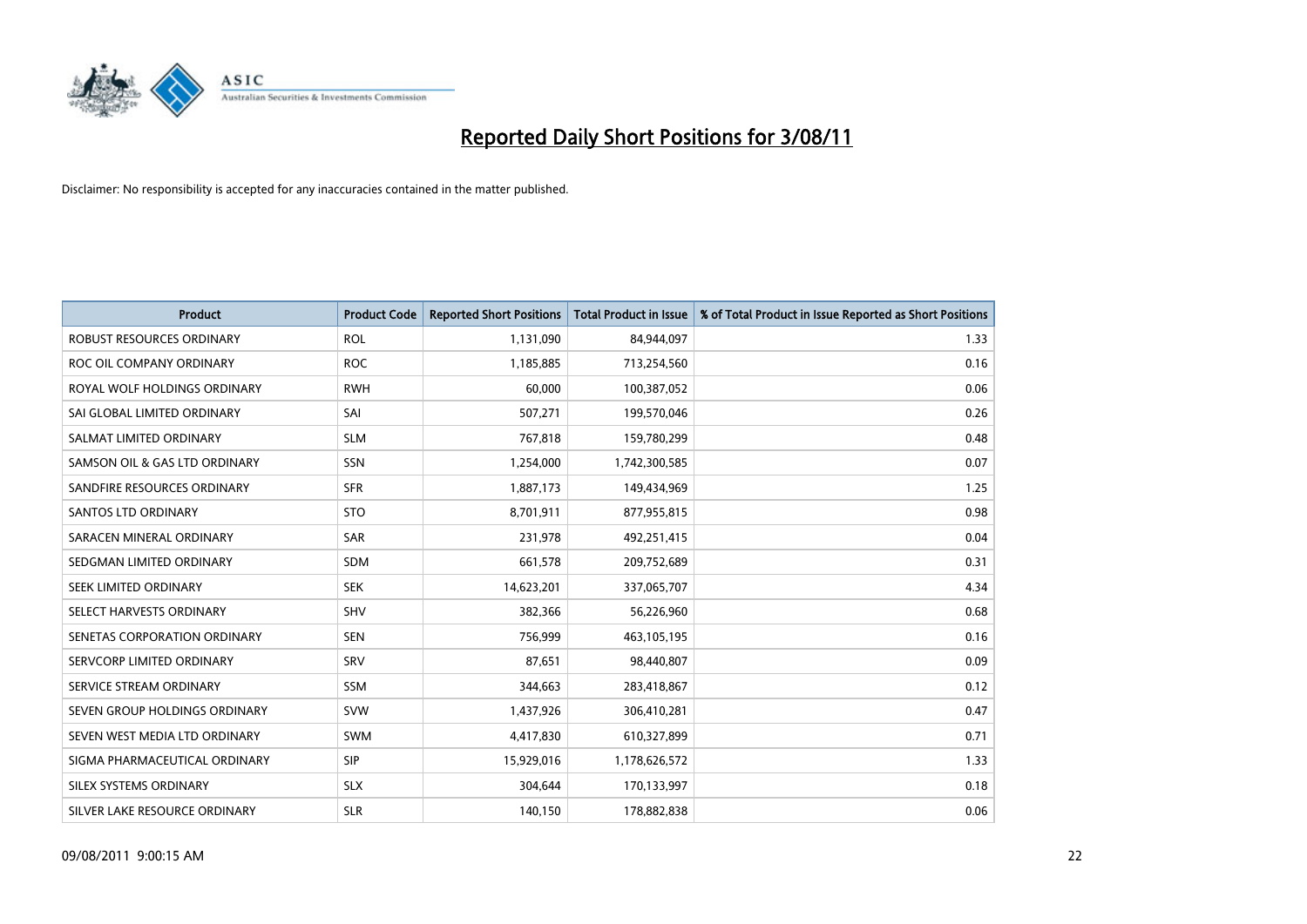

| <b>Product</b>                           | <b>Product Code</b> | <b>Reported Short Positions</b> | <b>Total Product in Issue</b> | % of Total Product in Issue Reported as Short Positions |
|------------------------------------------|---------------------|---------------------------------|-------------------------------|---------------------------------------------------------|
| SIMS METAL MGMT LTD ORDINARY             | SGM                 | 3,358,426                       | 205,408,830                   | 1.67                                                    |
| SINGAPORE TELECOMM. CHESS DEPOSITARY INT | SGT                 | 4,592,680                       | 198,739,178                   | 2.30                                                    |
| SIRIUS RESOURCES NL ORDINARY             | <b>SIR</b>          | 82,500                          | 137,134,586                   | 0.06                                                    |
| SKILLED GROUP LTD ORDINARY               | <b>SKE</b>          | 42,799                          | 233,089,776                   | 0.01                                                    |
| SKY CITY ENTERTAIN, ORDINARY             | <b>SKC</b>          | 10,000                          | 576,958,340                   | 0.00                                                    |
| SMS MANAGEMENT, ORDINARY                 | <b>SMX</b>          | 224,302                         | 68,290,180                    | 0.30                                                    |
| SONIC HEALTHCARE ORDINARY                | <b>SHL</b>          | 3,979,585                       | 388,429,875                   | 1.01                                                    |
| SOUL PATTINSON (W.H) ORDINARY            | SOL                 | 25,654                          | 238,640,580                   | 0.01                                                    |
| SP AUSNET STAPLED SECURITIES             | <b>SPN</b>          | 5,160,087                       | 2,850,932,204                 | 0.17                                                    |
| SPARK INFRASTRUCTURE STAPLED NOTE & UNIT | SKI                 | 5,674,774                       | 1,326,734,264                 | 0.41                                                    |
| SPDR 200 FUND ETF UNITS                  | STW                 | 8                               | 52,178,556                    | 0.00                                                    |
| SPECIALTY FASHION ORDINARY               | <b>SFH</b>          | 825,216                         | 191,786,121                   | 0.43                                                    |
| SPOTLESS GROUP LTD ORDINARY              | <b>SPT</b>          | 1,328,099                       | 262,766,725                   | 0.49                                                    |
| ST BARBARA LIMITED ORDINARY              | <b>SBM</b>          | 5,769,102                       | 325,615,389                   | 1.76                                                    |
| STAGING CONNECTIONS ORDINARY             | <b>STG</b>          | 2,917,189                       | 78,317,726                    | 3.72                                                    |
| STANMORE COAL LTD ORDINARY               | <b>SMR</b>          | 77,840                          | 88,295,738                    | 0.09                                                    |
| STARPHARMA HOLDINGS ORDINARY             | SPL                 | 51,673                          | 247,796,578                   | 0.02                                                    |
| STH AMERICAN COR LTD ORDINARY            | SAY                 | 9,200                           | 245,846,493                   | 0.00                                                    |
| STH CRS ELECT ENGNR ORDINARY             | <b>SXE</b>          | 2,910                           | 160,736,826                   | 0.00                                                    |
| STHN CROSS MEDIA ORDINARY                | SXL                 | 7,403,826                       | 705,712,186                   | 1.05                                                    |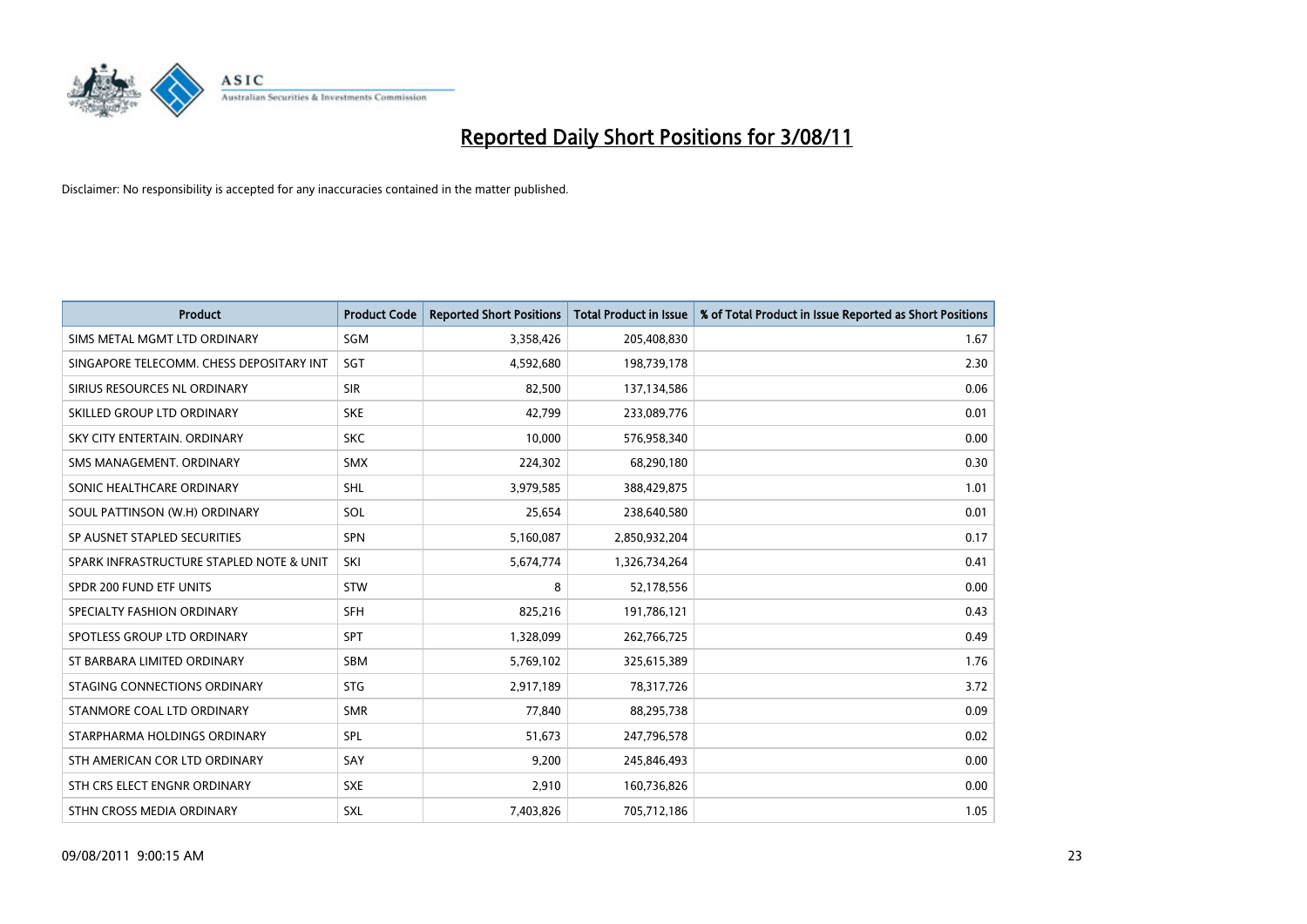

| <b>Product</b>                      | <b>Product Code</b> | <b>Reported Short Positions</b> | <b>Total Product in Issue</b> | % of Total Product in Issue Reported as Short Positions |
|-------------------------------------|---------------------|---------------------------------|-------------------------------|---------------------------------------------------------|
| STOCKLAND UNITS/ORD STAPLED         | <b>SGP</b>          | 9,251,882                       | 2,383,036,717                 | 0.38                                                    |
| STRAITS RES LTD. ORDINARY           | <b>SRO</b>          | 7,772,820                       | 324,796,141                   | 2.38                                                    |
| STW COMMUNICATIONS ORDINARY         | <b>SGN</b>          | 278,693                         | 364,310,964                   | 0.07                                                    |
| SUNCORP GROUP LTD ORDINARY          | <b>SUN</b>          | 5,901,976                       | 1,286,600,980                 | 0.42                                                    |
| SUNDANCE ENERGY ORDINARY            | <b>SEA</b>          | 44,706                          | 276,709,585                   | 0.02                                                    |
| SUNDANCE RESOURCES ORDINARY         | <b>SDL</b>          | 12,006,622                      | 2,872,514,669                 | 0.42                                                    |
| SUNLAND GROUP LTD ORDINARY          | <b>SDG</b>          | 26,459                          | 224,881,794                   | 0.01                                                    |
| SUPER RET REP LTD ORDINARY          | <b>SUL</b>          | 212,930                         | 130,068,739                   | 0.16                                                    |
| <b>SWICK MINING ORDINARY</b>        | <b>SWK</b>          | 1,548                           | 236,724,970                   | 0.00                                                    |
| SYMEX HOLDINGS ORDINARY             | <b>SYM</b>          | 6,633                           | 189,166,670                   | 0.00                                                    |
| TABCORP HOLDINGS LTD ORDINARY       | <b>TAH</b>          | 5,158,918                       | 688,019,737                   | 0.74                                                    |
| <b>TALENT2 INTERNATION ORDINARY</b> | <b>TWO</b>          | 140,168                         | 144,795,915                   | 0.09                                                    |
| TAP OIL LIMITED ORDINARY            | <b>TAP</b>          | 462,318                         | 240,967,311                   | 0.19                                                    |
| TASSAL GROUP LIMITED ORDINARY       | <b>TGR</b>          | 84,213                          | 146,304,404                   | 0.04                                                    |
| TATTS GROUP LTD ORDINARY            | <b>TTS</b>          | 15,770,399                      | 1,318,683,208                 | 1.19                                                    |
| <b>TECHNOLOGY ONE ORDINARY</b>      | <b>TNE</b>          | 5,342                           | 303,269,455                   | 0.00                                                    |
| <b>TELECOM CORPORATION ORDINARY</b> | <b>TEL</b>          | 22,817,439                      | 1,924,707,065                 | 1.17                                                    |
| TELSTRA CORPORATION. ORDINARY       | <b>TLS</b>          | 47,672,814                      | 12,443,074,357                | 0.37                                                    |
| TEN NETWORK HOLDINGS ORDINARY       | <b>TEN</b>          | 33,912,782                      | 1,045,236,720                 | 3.24                                                    |
| TERANGA GOLD CORP CDI 1:1           | <b>TGZ</b>          | 277,453                         | 152,679,621                   | 0.17                                                    |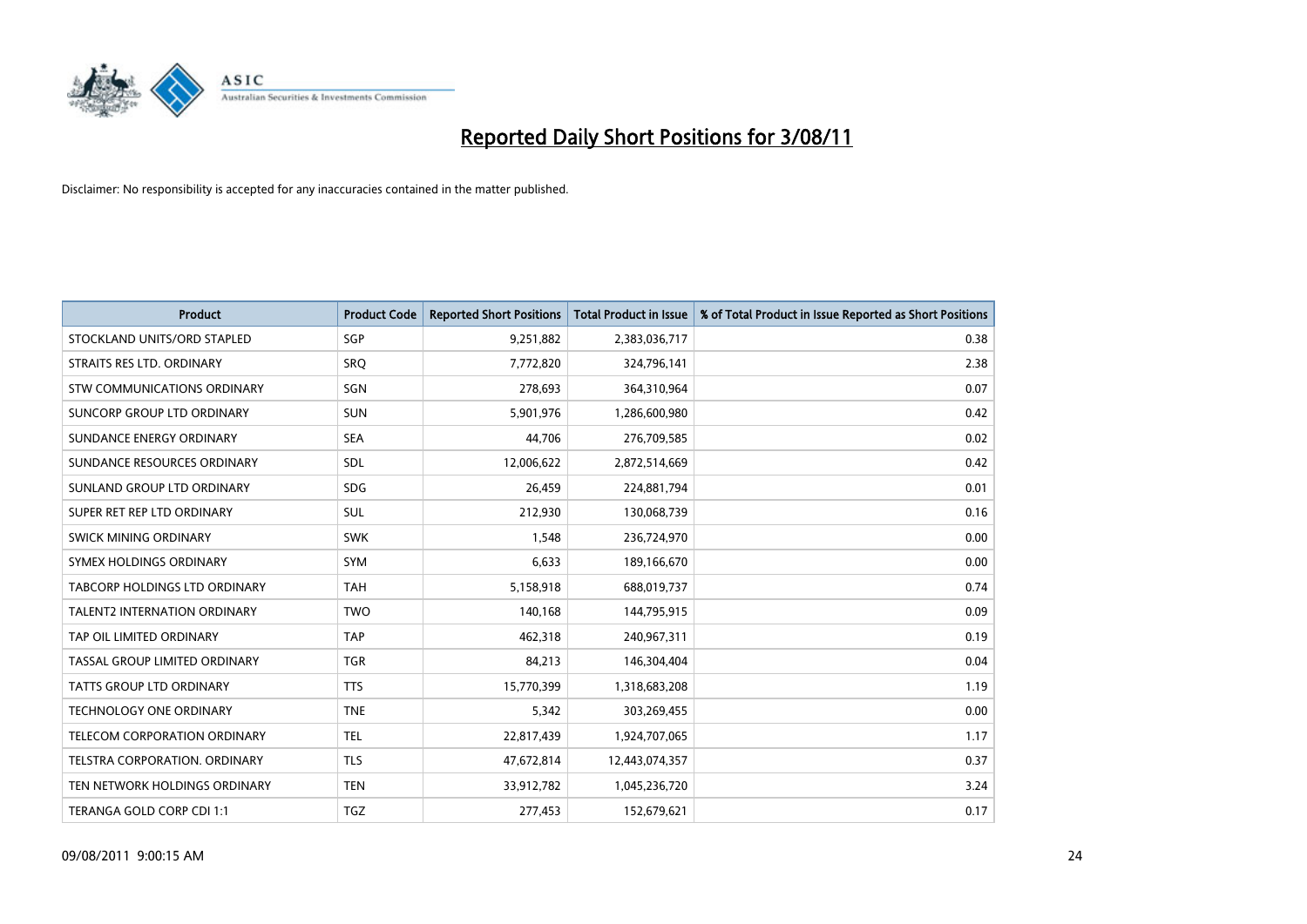

| <b>Product</b>                       | <b>Product Code</b> | <b>Reported Short Positions</b> | Total Product in Issue | % of Total Product in Issue Reported as Short Positions |
|--------------------------------------|---------------------|---------------------------------|------------------------|---------------------------------------------------------|
| TFS CORPORATION LTD ORDINARY         | <b>TFC</b>          | 133,844                         | 276,453,042            | 0.05                                                    |
| THE REJECT SHOP ORDINARY             | <b>TRS</b>          | 688,874                         | 26,071,170             | 2.62                                                    |
| THOR MINING PLC CHESS DEPOSITARY 1:1 | <b>THR</b>          | 2,307                           | 222,489,120            | 0.00                                                    |
| THORN GROUP LIMITED ORDINARY         | <b>TGA</b>          | 27,212                          | 146,091,970            | 0.02                                                    |
| <b>TIGER RESOURCES ORDINARY</b>      | <b>TGS</b>          | 128,896                         | 671,110,549            | 0.02                                                    |
| TIMBERCORP LIMITED ORDINARY          | <b>TIM</b>          | 90.074                          | 352,071,429            | 0.02                                                    |
| <b>TISHMAN SPEYER UNITS</b>          | <b>TSO</b>          | 49,427                          | 338,440,904            | 0.01                                                    |
| TNG LIMITED ORDINARY                 | <b>TNG</b>          | 4,321                           | 284,803,062            | 0.00                                                    |
| TOLL HOLDINGS LTD ORDINARY           | <b>TOL</b>          | 25,007,988                      | 710,128,531            | 3.43                                                    |
| TORO ENERGY LIMITED ORDINARY         | <b>TOE</b>          | 439,679                         | 965,436,676            | 0.04                                                    |
| TOWER LIMITED ORDINARY               | <b>TWR</b>          | 689,519                         | 265,176,580            | 0.26                                                    |
| <b>TOX FREE SOLUTIONS ORDINARY</b>   | <b>TOX</b>          | 14,801                          | 96,503,382             | 0.01                                                    |
| TPG TELECOM LIMITED ORDINARY         | <b>TPM</b>          | 6,978,924                       | 783,481,644            | 0.89                                                    |
| TRANSFIELD SERVICES ORDINARY         | <b>TSE</b>          | 7,120,879                       | 549,715,957            | 1.29                                                    |
| TRANSPACIFIC INDUST, ORDINARY        | <b>TPI</b>          | 12,257,087                      | 960,638,735            | 1.26                                                    |
| TRANSURBAN GROUP TRIPLE STAPLED SEC. | <b>TCL</b>          | 7,717,058                       | 1,443,543,731          | 0.52                                                    |
| TREASURY WINE ESTATE ORDINARY        | <b>TWE</b>          | 15,569,914                      | 647,227,144            | 2.40                                                    |
| TRINITY GROUP STAPLED SECURITIES     | <b>TCQ</b>          | 3,419                           | 203,405,927            | 0.00                                                    |
| TROY RESOURCES NL ORDINARY           | <b>TRY</b>          | 168,120                         | 87,996,823             | 0.18                                                    |
| <b>UGL LIMITED ORDINARY</b>          | UGL                 | 5,190,789                       | 166,047,171            | 3.12                                                    |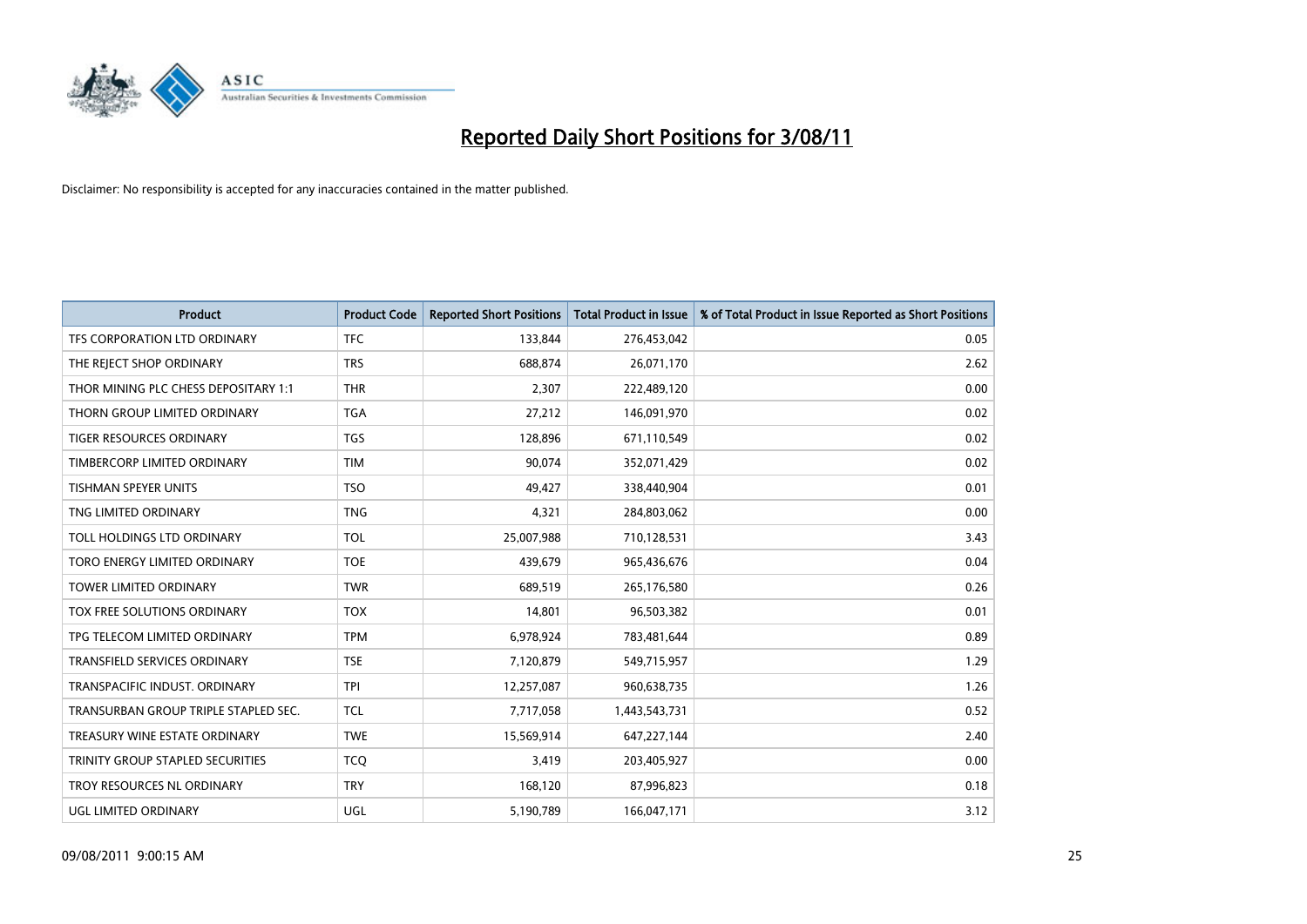

| <b>Product</b>                            | <b>Product Code</b> | <b>Reported Short Positions</b> | <b>Total Product in Issue</b> | % of Total Product in Issue Reported as Short Positions |
|-------------------------------------------|---------------------|---------------------------------|-------------------------------|---------------------------------------------------------|
| UNILIFE CORPORATION CDI 6:1               | <b>UNS</b>          | 734,368                         | 271,430,663                   | 0.26                                                    |
| UXC LIMITED ORDINARY                      | <b>UXC</b>          | 26,352                          | 305,789,718                   | 0.01                                                    |
| VALAD PROPERTY GROUP STAPLED US PROHIBIT. | <b>VPG</b>          | 4,002,160                       | 115,108,116                   | 3.47                                                    |
| <b>VDM GROUP LIMITED ORDINARY</b>         | <b>VMG</b>          | 11,116                          | 193,127,749                   | 0.01                                                    |
| <b>VECTOR RESOURCES LTD ORDINARY</b>      | <b>VEC</b>          | 7,560,000                       | 155,645,833                   | 4.86                                                    |
| <b>VENTURE MINERALS ORDINARY</b>          | <b>VMS</b>          | 327,373                         | 221,093,592                   | 0.14                                                    |
| VILLAGE ROADSHOW LTD ORDINARY             | <b>VRL</b>          | 105,273                         | 151,458,556                   | 0.07                                                    |
| VIRGIN BLUE HOLDINGS ORDINARY             | <b>VBA</b>          | 23,731,179                      | 2,210,197,600                 | 1.07                                                    |
| <b>VISION GROUP HLDGS ORDINARY</b>        | <b>VGH</b>          | 78,000                          | 74,520,926                    | 0.10                                                    |
| <b>VITA GROUP LTD ORDINARY</b>            | <b>VTG</b>          | 75,190                          | 142,499,800                   | 0.05                                                    |
| VITERRA INC CDI 1:1                       | <b>VTA</b>          | 3,828                           | 68,629,939                    | 0.01                                                    |
| <b>WAREHOUSE GROUP ORDINARY</b>           | <b>WHS</b>          | 13                              | 311,195,868                   | 0.00                                                    |
| <b>WATPAC LIMITED ORDINARY</b>            | <b>WTP</b>          | 44,282                          | 183,341,382                   | 0.02                                                    |
| <b>WDS LIMITED ORDINARY</b>               | <b>WDS</b>          | 701                             | 144,055,662                   | 0.00                                                    |
| WEBJET LIMITED ORDINARY                   | <b>WEB</b>          | 410,689                         | 74,874,938                    | 0.55                                                    |
| <b>WESFARMERS LIMITED ORDINARY</b>        | <b>WES</b>          | 17,144,861                      | 1,005,776,280                 | 1.68                                                    |
| WESFARMERS LIMITED PARTIALLY PROTECTED    | <b>WESN</b>         | 56,022                          | 151,295,882                   | 0.03                                                    |
| WEST WITS MINING LTD ORDINARY             | <b>WWI</b>          | 800,000                         | 254,706,591                   | 0.31                                                    |
| WESTERN AREAS NL ORDINARY                 | <b>WSA</b>          | 7,061,685                       | 179,735,899                   | 3.91                                                    |
| WESTERN DESERT RES. ORDINARY              | <b>WDR</b>          | 948                             | 206,935,914                   | 0.00                                                    |